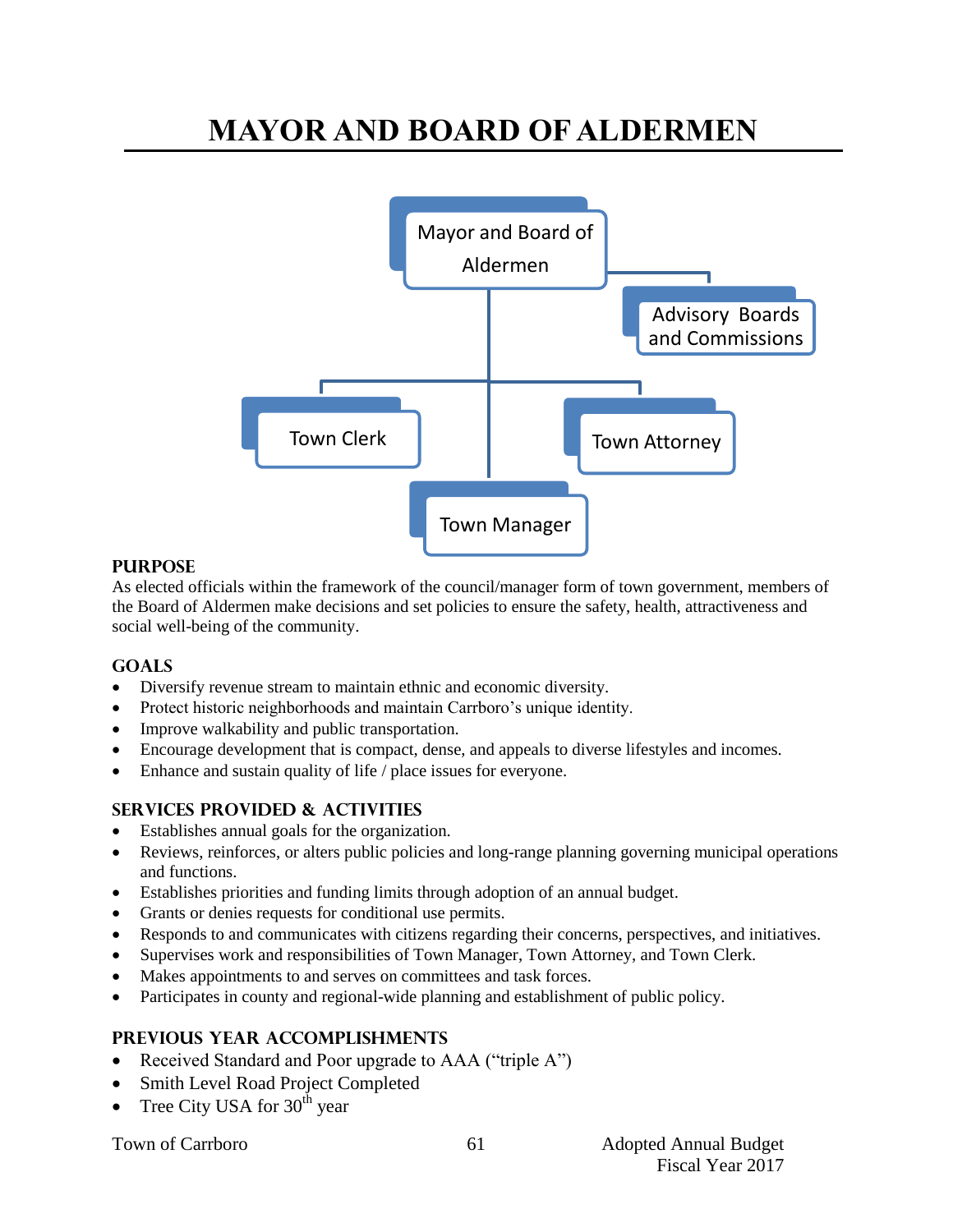- Held annual Arbor Day Observance
- Hybrid Solid Waste Truck secured by CFAT Grant Funds was put into use
- Continued work on Historic Rogers Road Infrastructure
- Maintained Silver Level Designation from the League of American Bicyclists
- MLK Park Master Plan Update Completed

## **Upcoming Fiscal year objectives**

- Review downtown parking situation.
- Encourage commercial development, especially local, "green collar", and arts-related businesses, through zoning changes, the Revolving Loan Fund, the Local Living Economy Task Force, and other initiatives identified at the annual retreat.
- Work to improve housing affordability.

## **Budget summary**

|                  |              | 2014-15       | 2015-16<br><b>ADOPTED</b> | 2016-17<br><b>ADOPTED</b> | <b>PCT</b>    |
|------------------|--------------|---------------|---------------------------|---------------------------|---------------|
|                  |              | <b>ACTUAL</b> | <b>BUDGET</b>             | <b>BUDGET</b>             | <b>CHANGE</b> |
| <b>PERSONNEL</b> |              | 93.031        | 90,560                    | 101,027                   | 11.6%         |
| <b>OPERATING</b> |              | 158.520       | 192,100                   | 177,100                   | $-7.8\%$      |
|                  | <b>TOTAL</b> | \$251,552     | \$282,660                 | \$278,127                 | $-1.6\%$      |

## **Changes in budget from prior year adopted budget**

Changes in personnel are due to an increase in insurance costs. Changes in operating cost are associated with the cost for elections from the prior year.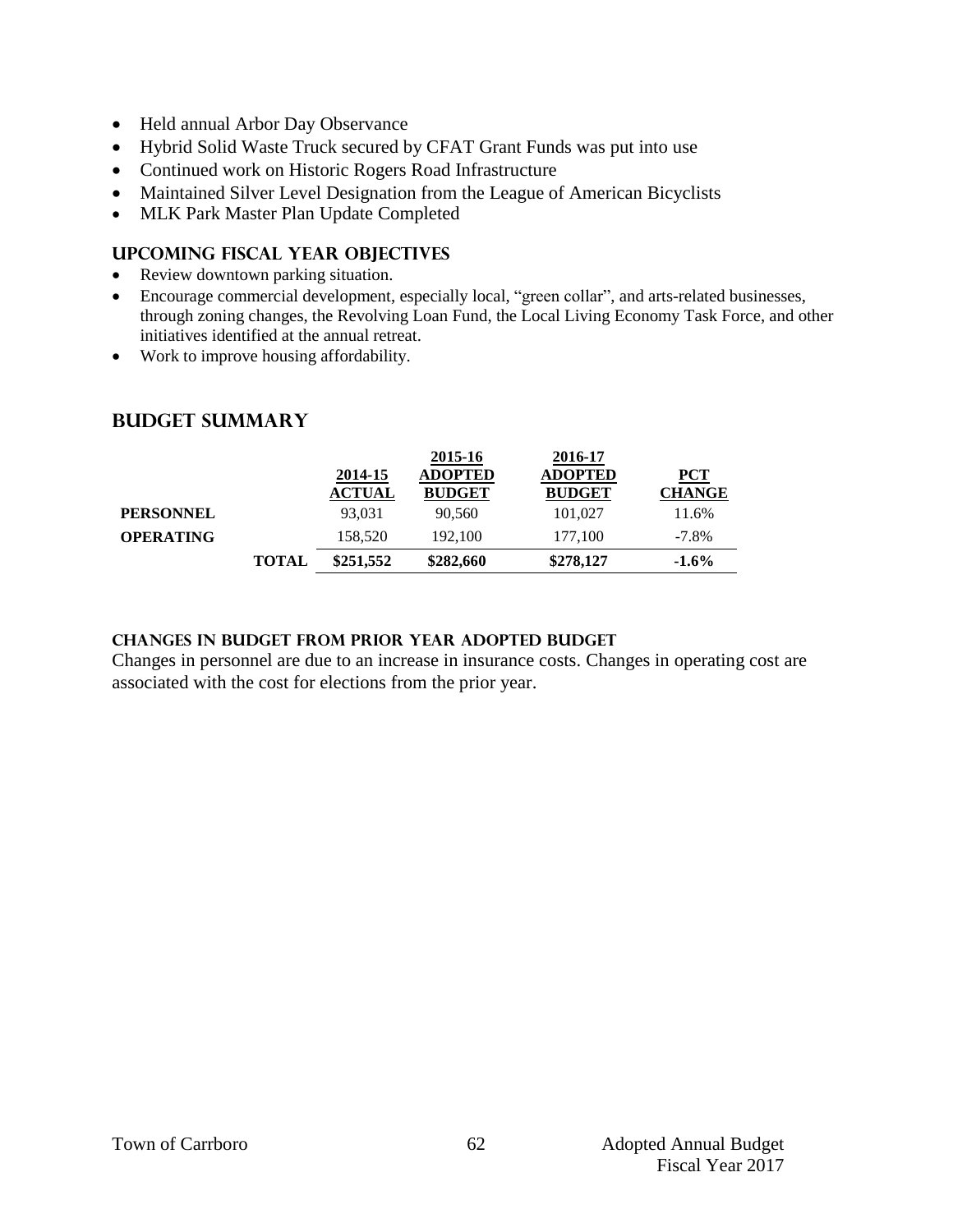# **ADVISORY BOARDS AND COMMISSIONS**

## **PURPOSE**

The Advisory Boards and Commissions advise the Board of Aldermen on issues and policy decisions as provided for in the Carrboro Town Code.

### **Services provided & activities**

- Review and make comments to the Board of Aldermen on proposed policies, plans and ordinances.
- Make recommendations to the Board of Aldermen as to the need for policies and ordinances.

## **Budget summary**

|                  |              | 2014-15       | 2015-16<br><b>ADOPTED</b> | 2016-17<br><b>ADOPTED</b> | $PCT$         |
|------------------|--------------|---------------|---------------------------|---------------------------|---------------|
|                  |              | <b>ACTUAL</b> | <b>BUDGET</b>             | <b>BUDGET</b>             | <b>CHANGE</b> |
| <b>OPERATING</b> |              | 6.628         | 17,050                    | 17.850                    | 4.7%          |
|                  | <b>TOTAL</b> | \$6,628       | \$17,050                  | \$17,850                  | $4.7\%$       |

#### **Changes in budget from prior year adopted budget**

The Advisory Board and Commissions budget is increased slightly with the addition of the Youth Advisory Board.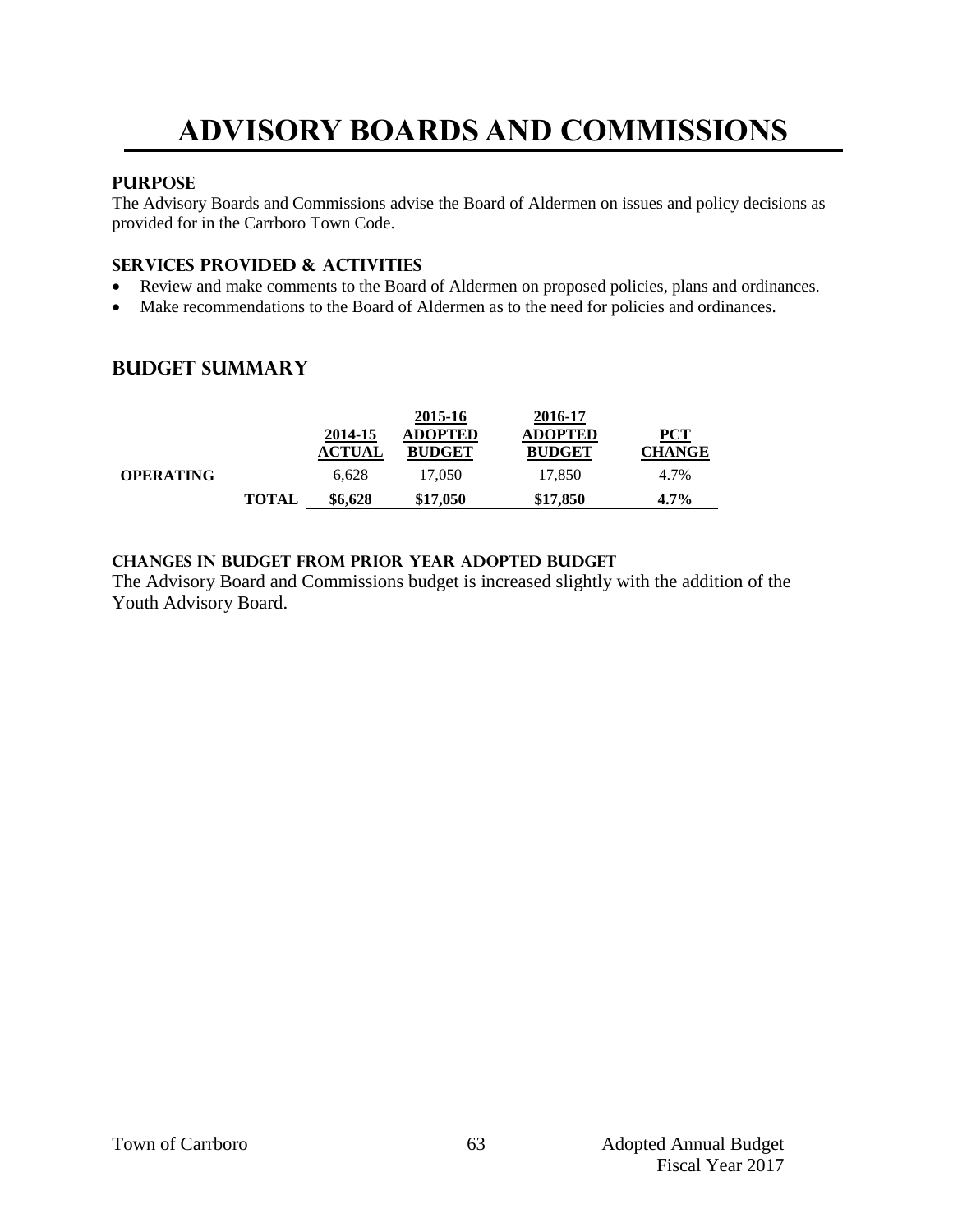# **GOVERNANCE SUPPORT**

## **PURPOSE**

This budget supports local and regional agencies providing community services or information vital to the execution of Board of Aldermen priorities.

## **Budget summary**

|                  |              | 2014-15       | FY 2015-16<br><b>ADOPTED</b> | 2016-17<br><b>ADOPTED</b> | PCT           |
|------------------|--------------|---------------|------------------------------|---------------------------|---------------|
|                  |              | <b>ACTUAL</b> | <b>BUDGET</b>                | <b>BUDGET</b>             | <b>CHANGE</b> |
| <b>OPERATING</b> |              | 518,516       | 554,856                      | 650,815                   | 17.3%         |
|                  | <b>TOTAL</b> | \$518,516     | \$554,856                    | \$650,815                 | $17.3\%$      |

#### **changes in budget from prior year adopted budget**

The increase in operating is due to increases in the Human Services Grant Program, Empowerment, Economic Development Incentive, and Orange County Housing.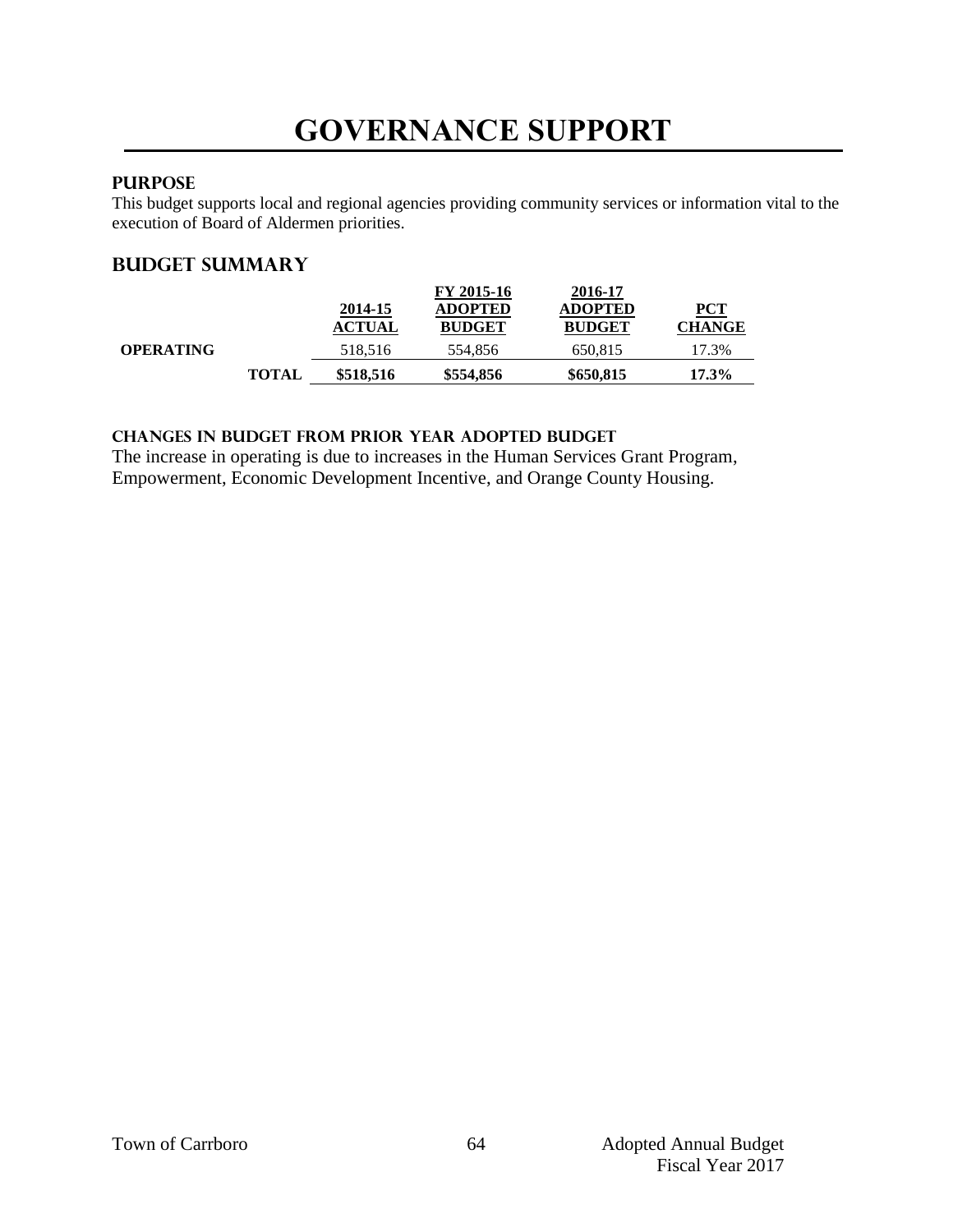# **TOWN MANAGER**



#### **PURPOSE**

The Town Manager serves as primary advisor to, and implements the policies of, the Mayor and Board of Aldermen. The Town Manager communicates these policies to residents and staff, and effectively organizes and manages town staff and resources to respond to the community and residents' needs.

## **GOALS**

- To lead an organization that functions well internally and implements Board policies in a timely, effective, efficient, and friendly manner.
- To give well-informed, helpful advice to the Board on policy options and other matters.
- To facilitate effective Board action through the presentation of clear, concise agendas.
- To adhere to the professional code of ethics and always work towards the long-term best interests of the Town.
- To ensure staff satisfaction and retention.

## **SERVICES PROVIDED & ACTIVITIES**

- Provides general guidance and support to town departments in achieving town-wide goals and objectives.
- Seeks capital improvement strategies to meet the needs of the town and organization.
- Studies, develops, and implements policy and program recommendations at the direction of the Board of Aldermen.
- Provides support for the Board of Aldermen.
- Represents the town's interests on local, regional, and state-wide bodies dealing with issues important to Carrboro.
- Conducts and facilitates public communication with the Mayor and Board of Aldermen, residents, employees, and other users of town services.

#### **PREVIOUS YEAR ACCOMPLISHMENTS**

- Received Tree City USA designation for  $30<sup>th</sup>$  Year
- Received GFOA Distinguished Budget Presentation
- Received GFOA Award for Excellence in Financial Reporting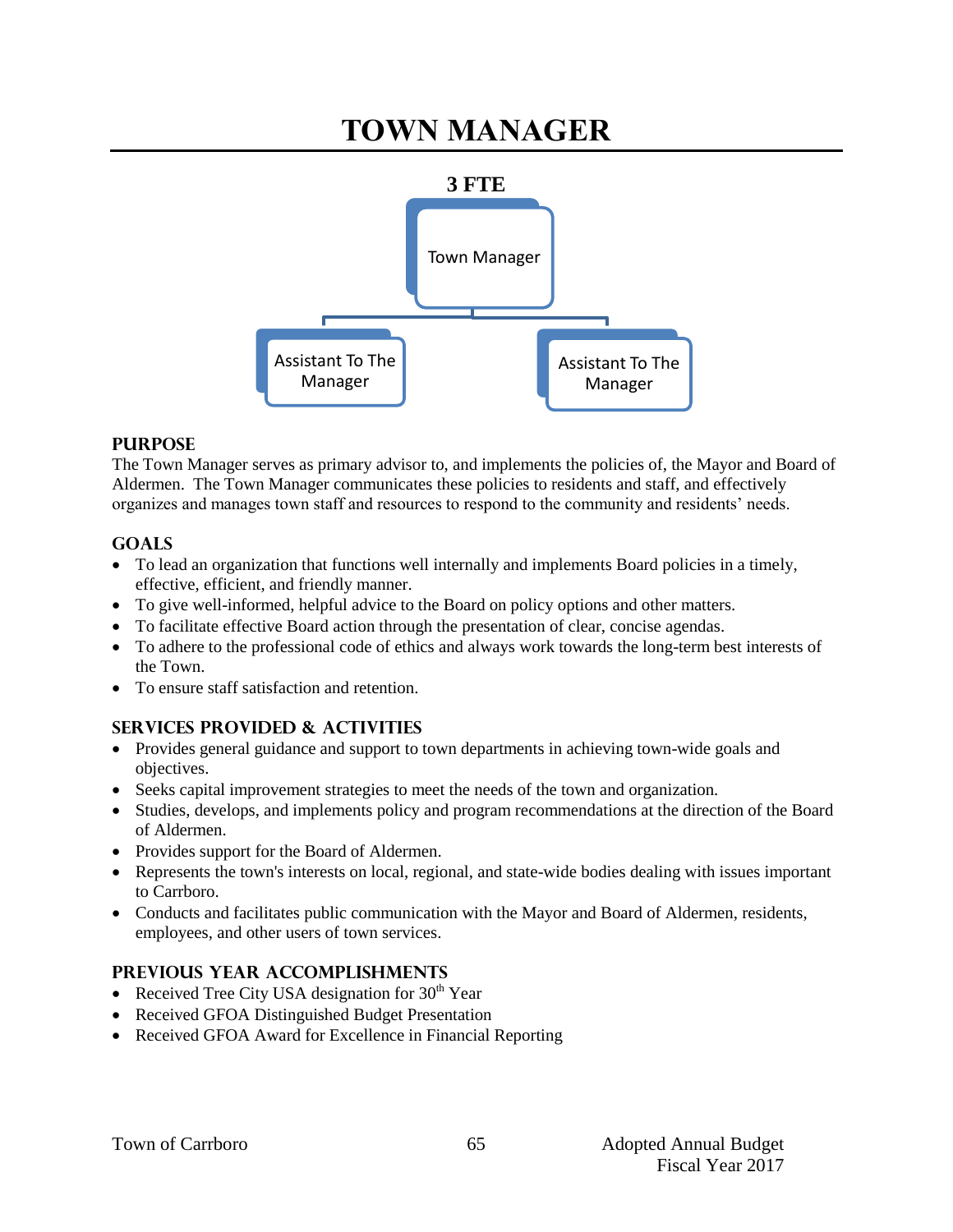## **UPCOMING FISCAL YEAR OBJECTIVES**

- Look for ways to continue providing quality services in ways that minimize the impact on the property tax rate.
- Focus on Board's economic development initiatives.

## **Budget summary**

|                  |               | 2015-16        | 2016-17        |               |
|------------------|---------------|----------------|----------------|---------------|
|                  | 2014-15       | <b>ADOPTED</b> | <b>ADOPTED</b> | <b>PCT</b>    |
|                  | <b>ACTUAL</b> | <b>BUDGET</b>  | <b>BUDGET</b>  | <b>CHANGE</b> |
| <b>PERSONNEL</b> | 321,687       | 315,435        | 336,198        | 6.6%          |
| <b>OPERATING</b> | 12.474        | 43.570         | 86.645         | 98.9%         |
| <b>TOTAL</b>     | \$334,161     | \$359,005      | \$422,843      | 17.8%         |

## **Changes in budget from prior year adopted budget**

The Town Manager's budget increased due to the addition of consultant services for a citizen survey and climate action plan.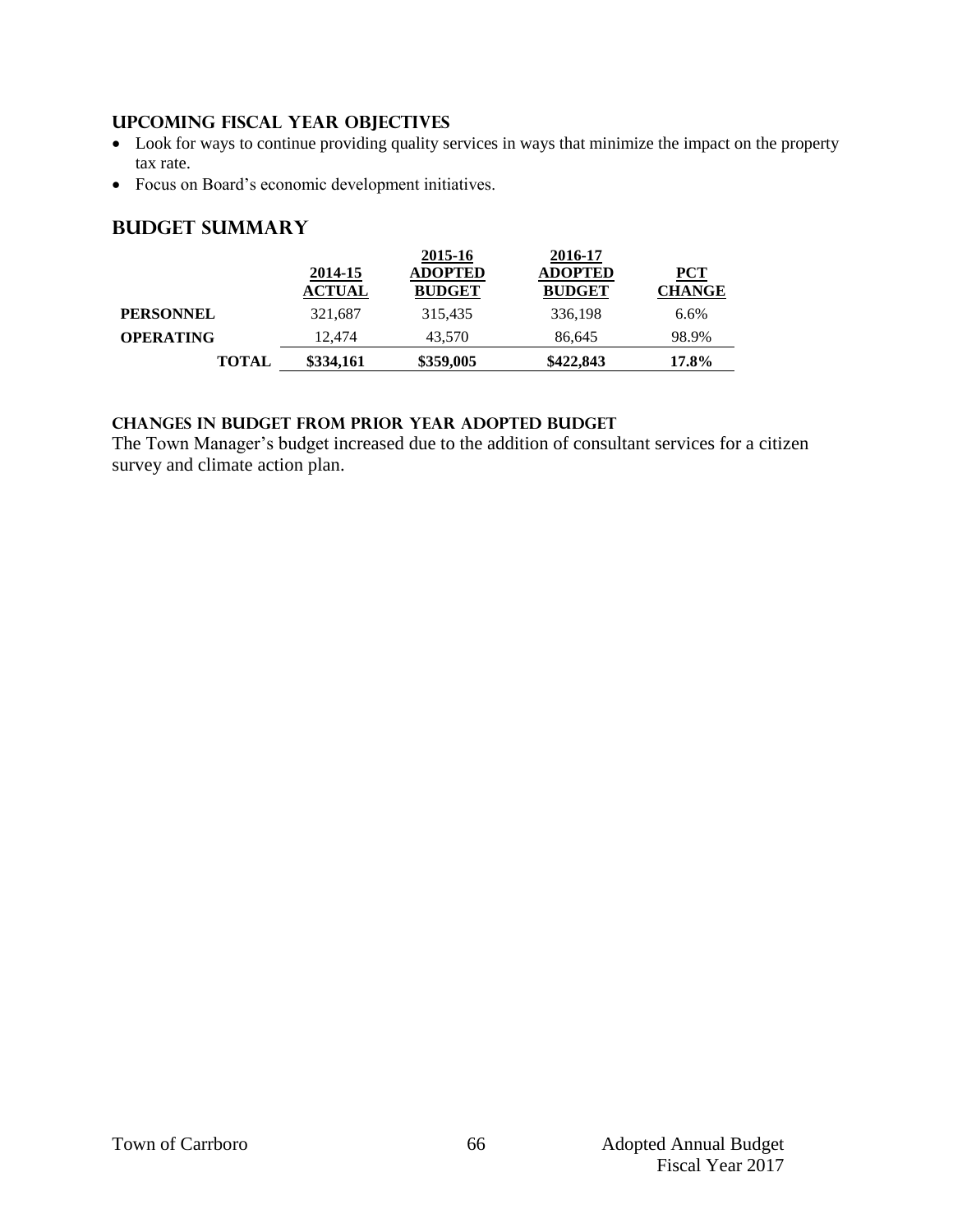# **INFORMATION TECHNOLOGY**

## **3 FTE**



#### **PURPOSE**

To deliver technology-based solutions that are cost-effective and increase the effectiveness and efficiency of many Town services. To work with various external and community organizations, as directed by the Town Manager, to discover mutually beneficial relationships, sharing technology infrastructure, resources and strengths.

#### **Goals**

- To provide the technology to enhance the delivery of Town services and to increase the access to and the quality of vital government data.
- To partner with our customers to understand their business processes and needs and then identify activities that can be effectively streamlined through the application of technology in a manner that is cost-effective, convenient and satisfactory.
- To align technology to business processes throughout Town government.
- To increase business continuity and limit service interruption through the application of technology and infrastructure redundancy.
- To work with county, municipal, educational and other agencies to share, cooperatively build and leverage existing infrastructure.

#### **Services provided & activities**

- Create a Town wide Information Technology Budget and facilitate long term planning through the Capital Improvements Program.
- Provide technology support services for computer, voice and web presence to all departments.
- Provide technology project support and management for departments.
- Manage ongoing departmental application upgrade, patching and security. Manage ongoing operating system upgrades, patching and security.
- Maintain a replacement cycle for desktops and emergency services mobile computers through ongoing replacement cycles of aging inventory.
- Facilitate the collection, storage, security and integrity of electronic data while ensuring appropriate access.
- Provide, maintain and upgrade a reliable, scalable and secure infrastructure.
- Maintain reliable historical data backups for discrete data loss incidents and catastrophic events.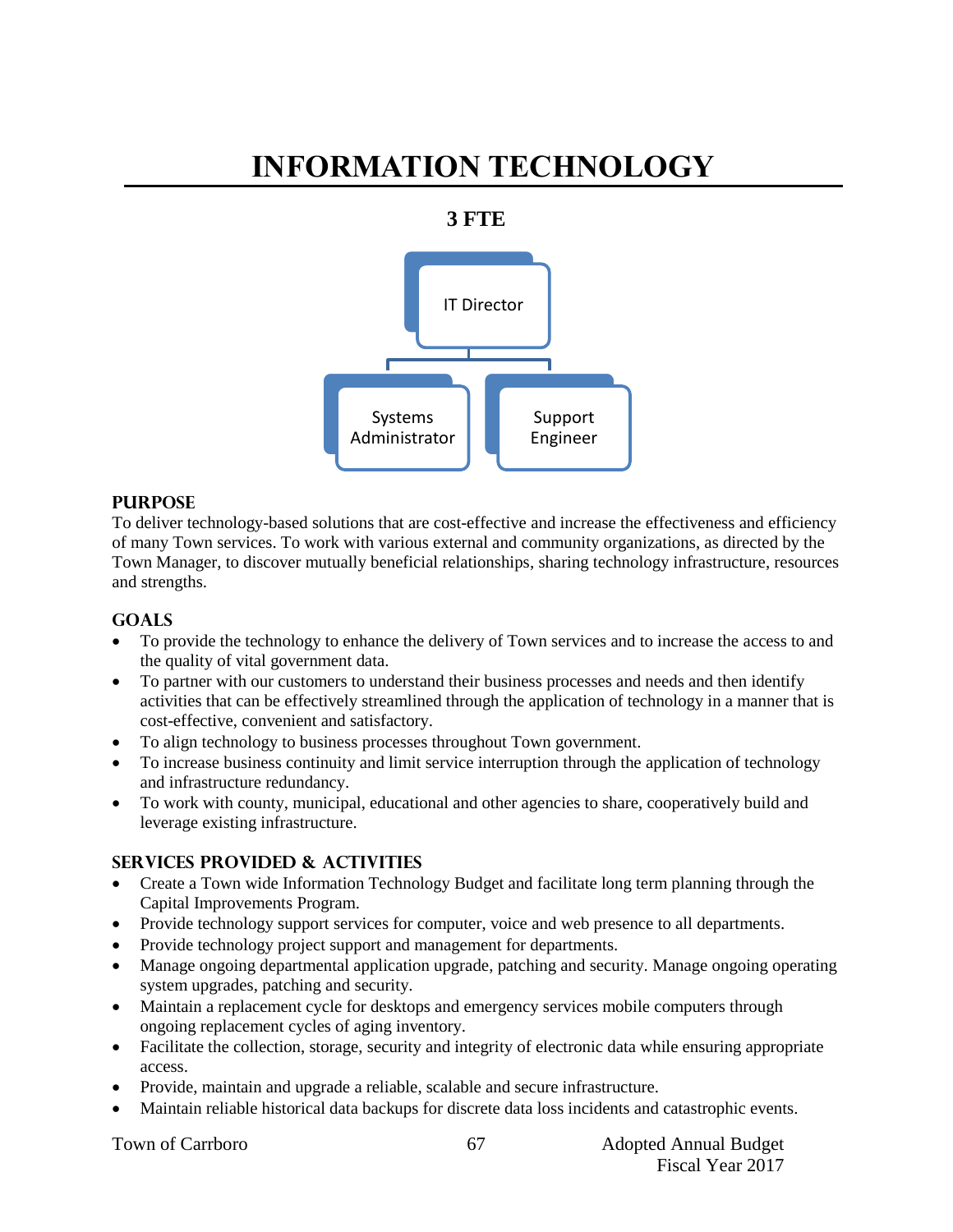- Maintain, expand and upgrade Town wide phone system.
- Provide technology purchasing expertise to all departments.

### **Previous year accomplishments**

- Completed joint effort by the Town of Carrboro and UNC at Chapel Hill to interconnect fiber optic infrastructure for the purpose of fiber and technical resources sharing.
- Completed connection to MCNC NCREN network getting access to much faster and less expensive internet connectivity.
- Completed integration of Police and Fire records management system with Orange County emergency services computer aided dispatch (CAD) system.
- Began to see NCNGN selected Carrboro non-profits receive seven year no cost 1 Gbps AT&T Gigapower connections.
- Began implementation of a software package to automate and manage land use planning and project review, regulatory management, inspections, code enforcement, citizen requests, asset management and work order management for the Planning Department.
- Began implementation of new records management system for Recreation and Parks Department which will include program registration and facilities booking as well as online registration and credit card processing.
- Continued working with Google Fiber and AT&T through NCNGN to bring more competition to the high speed broadband market in the triangle.
- Completed implementing a professional Standards (Internal Affairs) module for the Police Department.

## **Upcoming Fiscal year objectives**

- Continue to work with Orange County, OWASA, UNC-Chapel Hill, Town of Chapel Hill and Chapel Hill-Carrboro City Schools to interconnect and expand fiber optic networks and share knowledge.
- Continue to work with national Gig.U and regional NCNGN initiatives. NCNGN is a regional effort by four leading Universities and six municipalities seeking to accelerate the deployment of ultra highspeed networks to their surrounding communities.
- Continue to work the Google to bring Google Fiber to the Carrboro Community.
- Continue to work the AT&T to bring U-verse with AT&T GigaPower to the Carrboro Community.
- Continue implementation of land use planning and project review software, regulatory management, inspections, code enforcement, citizen requests, asset management and work order management for the Planning Department.
- Continue implementation of Recreation and Parks new records management system.

#### **BOARD PRIORITIES**

IT supports all departments in their effort to meet board priorities & objectives.

## **OBJECTIVES**

- 1. Identify activities that can be effectively streamlined through the application of technology in a manner that is cost-effective, convenient and satisfactory.
- 2. Increase access to and the quality of vital government data.
- 3. Provide the technology to enhance the delivery of town services.
- 4. Improve business continuity.
- 5. Maintain reliable historical data backups for discrete data loss incidents and catastrophic events.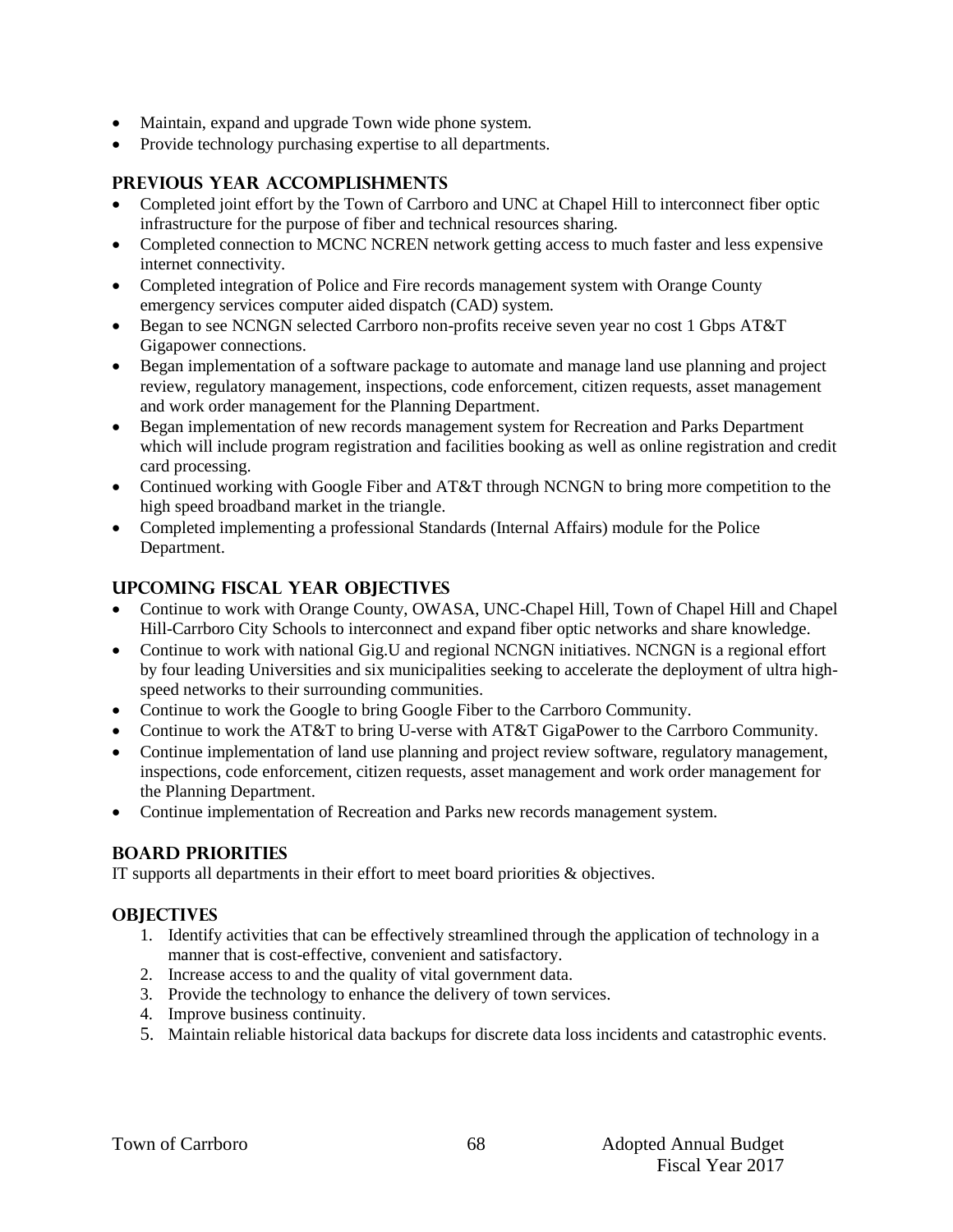## **PERFORMANCE MEASURES**

|                                                                                                        | FY2013-14<br><b>ACTUAL</b> | FY2014-15<br><b>ACTUAL</b> | FY2015-16<br><b>ESTIMATED</b> | FY2016-17<br><b>PROJECTED</b> |
|--------------------------------------------------------------------------------------------------------|----------------------------|----------------------------|-------------------------------|-------------------------------|
| # of Workstations<br>Supported                                                                         | 175                        | 175                        | 180                           | 180                           |
| # of Emergency Services<br><b>Mobile Terminals</b><br>Supported                                        | 48                         | 48                         | 50                            | 50                            |
| Average Hours per<br>Month of Unplanned<br><b>Application Downtime</b><br><b>During Business Hours</b> | ${<}1$                     | $\leq$ 1                   | $\leq$                        | $<$ 1                         |
| # Unsuccessful Backups<br>per Month                                                                    | $\overline{2}$             |                            |                               |                               |

## **Budget summary**

|                       |               | 2015-16        | 2016-17        |               |
|-----------------------|---------------|----------------|----------------|---------------|
|                       | 2014-15       | <b>ADOPTED</b> | <b>ADOPTED</b> | $PCT$         |
|                       | <b>ACTUAL</b> | <b>BUDGET</b>  | <b>BUDGET</b>  | <b>CHANGE</b> |
| <b>PERSONNEL</b>      | 268,789       | 266,671        | 275,494        | 3.3%          |
| <b>OPERATING</b>      | 924.653       | 926.308        | 983,808        | 6.2%          |
| <b>CAPITAL OUTLAY</b> | 60,250        | 63,750         | 92,000         | 44.3%         |
| <b>TOTAL</b>          | \$1,253,692   | \$1,256,729    | \$1,351,302    | $7.5\%$       |

## **changes in budget from prior year adopted budget**

Operations increased due to addition of fiber-optics for various projects. Capital outlay increased with the replacement of servers and firewall.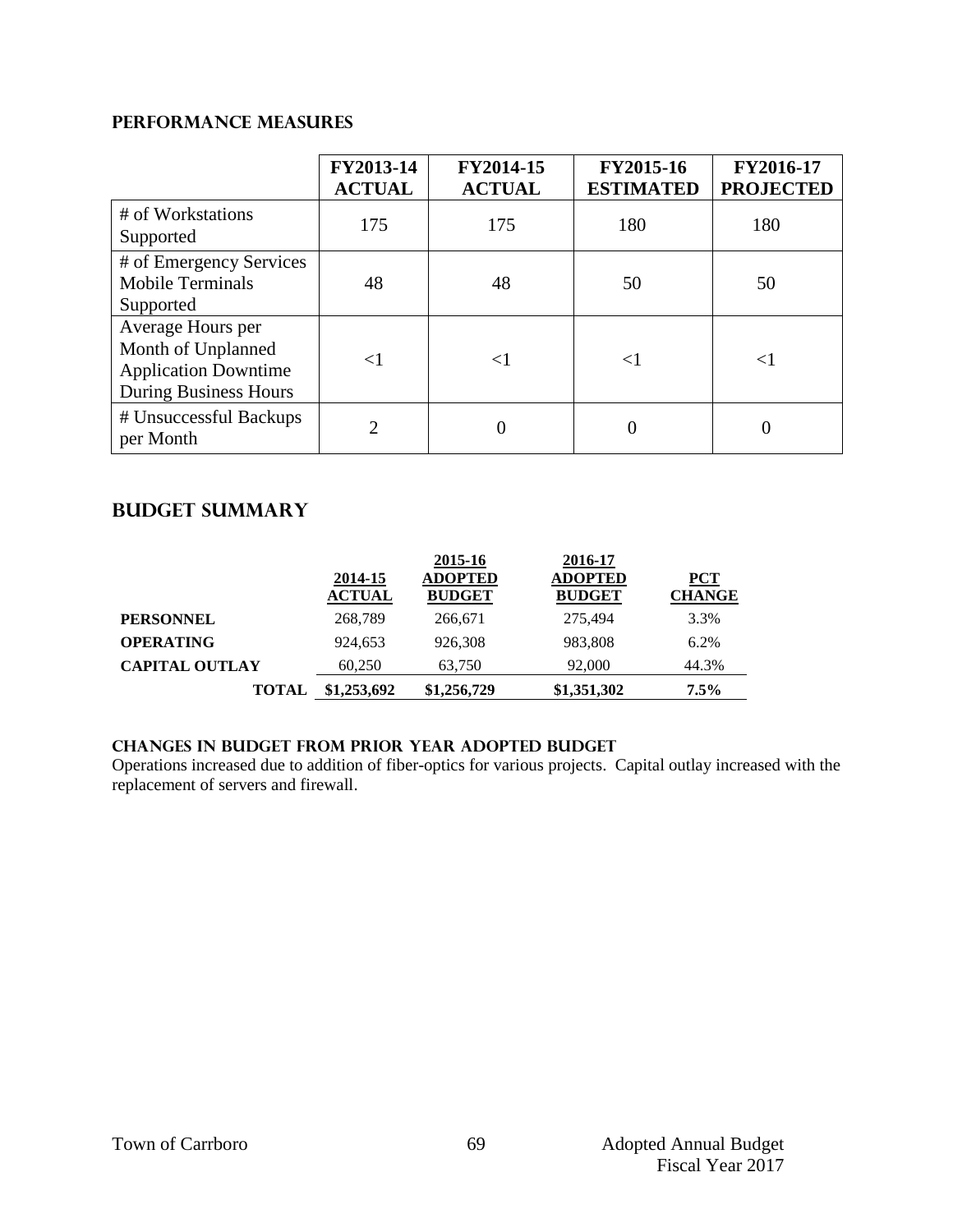# **ECONOMIC AND COMMUNITY DEVELOPMENT**

## **1.5 FTE** Economic and **Community** Development Director Program Support Assistant

#### **PURPOSE**

To support the creative economy, arts and culture; foster a business friendly and supportive environment that encourages local for-profit, social enterprises and non-profit businesses to expand in and new businesses to locate in Carrboro; increase awareness of Carrboro as a arts and entertainment destination; support the travel and tourism industry; and encourage light manufacturing enterprises.

#### **Goals**

- Diversify and expand the commercial tax base, to create more high paying jobs in town, and to promote the town's image as a place for businesses.
- Create synergy in the downtown through support for the arts and cultural events, promoting and supporting healthy lifestyles and creating a positive business environment for merchants and customers.
- Promote and support locally owned expanding and new start-up business with an emphasis on green and sustainable ventures.
- Seek to provide adequate parking in the downtown to support existing and potential businesses.
- Support the non-profit organizations that provide unmet human services for low-moderate income persons through the Human Services Grant program.
- Promote travel and tourism in Carrboro and raise awareness of Carrboro as a destination.
- Help establish the Carrboro Business Alliance as a self-supporting organization.
- Expand opportunities for Light Manufacturing in the manufacturing zoning districts.

## **Services provided & activities**

- Work with all developers and new or expanding businesses to facilitate the project review process and project implementation.
- Administer the Revolving Business Loan Funds including the application processing and billing.
- Provide staffing to the Economic Sustainability Commission.
- Provide administrative support to the Human Services Advisory Board.
- Provide staffing and administrative support to the Carrboro Tourism Development Authority.
- Provide support to the Carrboro Business Alliance.
- Serve on the Chapel Hill Orange County Visitor Bureau Board as Town staff liaison.
- Serve on the Chamber of Commerce Economic and Public Policy Committee as Town staff liaison.
- Facilitate the implementation Local Living Economy Task Force Recommendations.
- Promote Carrboro through implementation of Town adopted branding.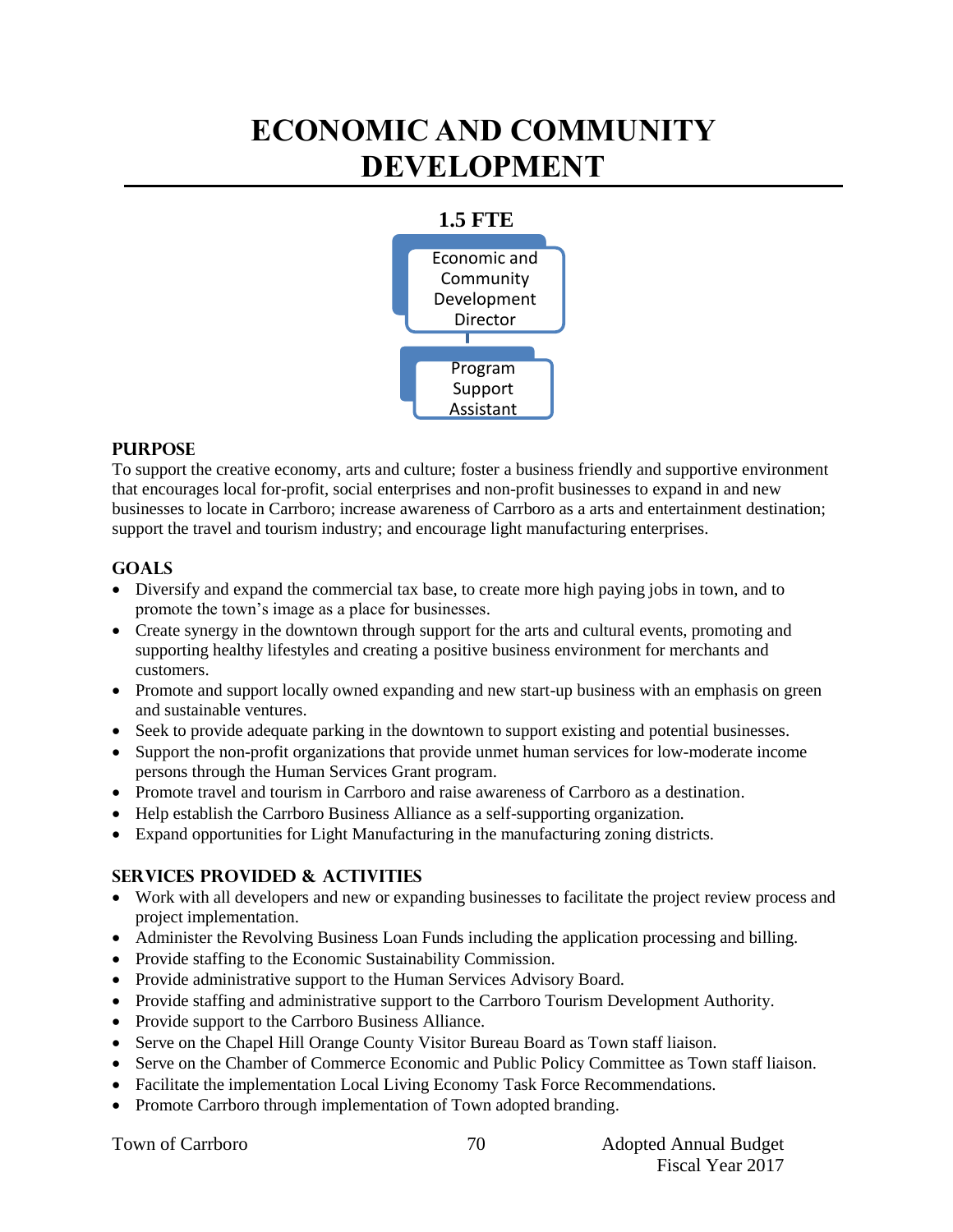- Provide business counseling and support to new and expanding businesses.
- Manage leases for town leased parking lots.

## **Previous year accomplishments**

- Helped to re-establish the Sunday crafts market, now known as The Bazaar.
- Facilitated the sale of 110 East Main Street condo above ACME.
- Created a brochure to market the town's Business Loan funds.
- Continued work to build capacity within the Carrboro Business Alliance.
- Worked with the CBA to coordinate several business events, including Carrboro Cheer and Feel the Love campaign.
- Supported the TDA in reviewing 14 applications for events awarding \$44,865.00 in sponsorships including 2 Cat's Cradle concerts.
- Worked with Public Works to replace town signage with new signage.
- Business retention of 4 Carrboro based businesses including Furniture Lab, New Media Campaigns, Perch Co-working and Wax Poetic.
- For the Love of Carrboro Facebook page has 1972 followers (25% growth) and 687 Twitter followers (12% growth).

## **Upcoming Fiscal year objectives**

- Complete the update of the Local Living Economy Task Force Recommendations and create a new Economic Development Plan.
- Continue marketing the Revolving Loan, the Energy Efficiency Revolving Loan Fund and the Carrboro Business Loan Fund.
- Work with planning staff to revise the program requirements for the EERLF.
- Work with the TDA in administration of the local occupancy tax and develop tools for measuring success.
- Work with the TDA to create a public arts/mural grant program.
- Work with planning staff on implementation of the downtown parking plan when completed.
- Explore second wave business development including services, infrastructure, and job development.
- Continue to support the Carrboro Business Alliance and work toward a self-sustaining organization.
- Work with Orange County Economic Development on bringing economic development incentives to Carrboro.
- Create a database of existing office/retail/commercial space and begin tracking vacancy rates.

#### **BOARD PRIORITIES**

Diversify revenue stream to maintain ethnic and economic diversity. Enhance and sustain quality of life/place issues for everyone.

#### **OBJECTIVES**

- 1. Diversify and expand the commercial tax base to create more high paying jobs in town and to promote the town's image as a place for businesses.
- 2. Explore second wave business development, including services, infrastructure, and job development.
- 3. Increase the number of affordable energy efficient housing units.
- 4. Support the outside agency organizations that provide unmet human services for low-moderate income persons.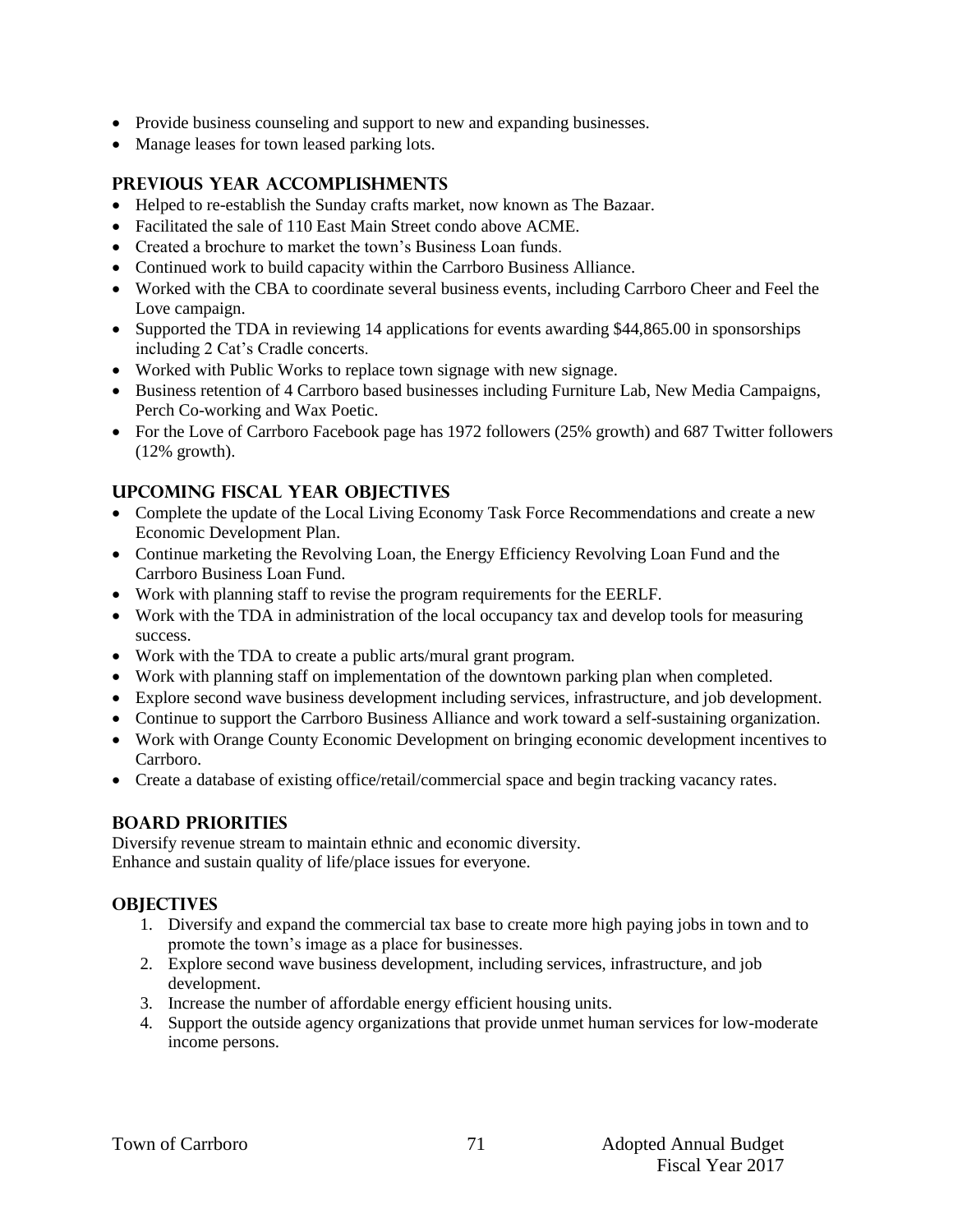## **PERFORMANCE MEASURES**

|                            | FY2013-14     | FY2014-15     | FY2015-16        | FY 2016-17       |
|----------------------------|---------------|---------------|------------------|------------------|
|                            | <b>ACTUAL</b> | <b>ACTUAL</b> | <b>ESTIMATED</b> | <b>PROJECTED</b> |
| Increase the               |               |               |                  |                  |
| <b>Commercial Space</b>    | 1,681,632     | 1,961,786     | 1,991,786        | 2,031,000        |
| <b>Square Footage</b>      |               |               |                  |                  |
| <b>Business</b>            | 12            | 50            | 60               | 60               |
| Contacts/Counseling        |               |               |                  |                  |
| Annual Savings on the      | \$19,332      | \$25,000      | \$25,000         | \$25,000         |
| <b>EERLF</b>               |               |               |                  |                  |
| <b>Funds Allocated to</b>  | \$175,000     | \$200,000     | \$230,000        | \$230,000        |
| Non-profits                |               |               |                  |                  |
| Number of Non-profits      | 48            | 52            | 53               | 53               |
| applying                   |               |               |                  |                  |
| Growth in the              |               |               |                  |                  |
| <b>Commercial Tax Base</b> | \$124,545,821 | \$144,046,246 | \$146,591,496    | \$150,989241     |
| of the Center Business     |               |               |                  |                  |
| District                   |               |               |                  |                  |

## **Budget summary**

|                  |               | 2015-16        | 2016-17        |               |
|------------------|---------------|----------------|----------------|---------------|
|                  | 2014-15       | <b>ADOPTED</b> | <b>ADOPTED</b> | $PCT$         |
|                  | <b>ACTUAL</b> | <b>BUDGET</b>  | <b>BUDGET</b>  | <b>CHANGE</b> |
| <b>PERSONNEL</b> | 124.748       | 123,575        | 128,790        | 4.2%          |
| <b>OPERATING</b> | 114.201       | 121,680        | 122,190        | 0.4%          |
| <b>TOTAL</b>     | \$238,949     | \$245,255      | \$250,980      | $2.3\%$       |

#### **Changes in budget from prior year adopted budget**

The change in the Economic and Community Development Personnel budget is due to increased insurance costs. The Operations budget increased slightly due to costs for the CD and Memorabilia Show.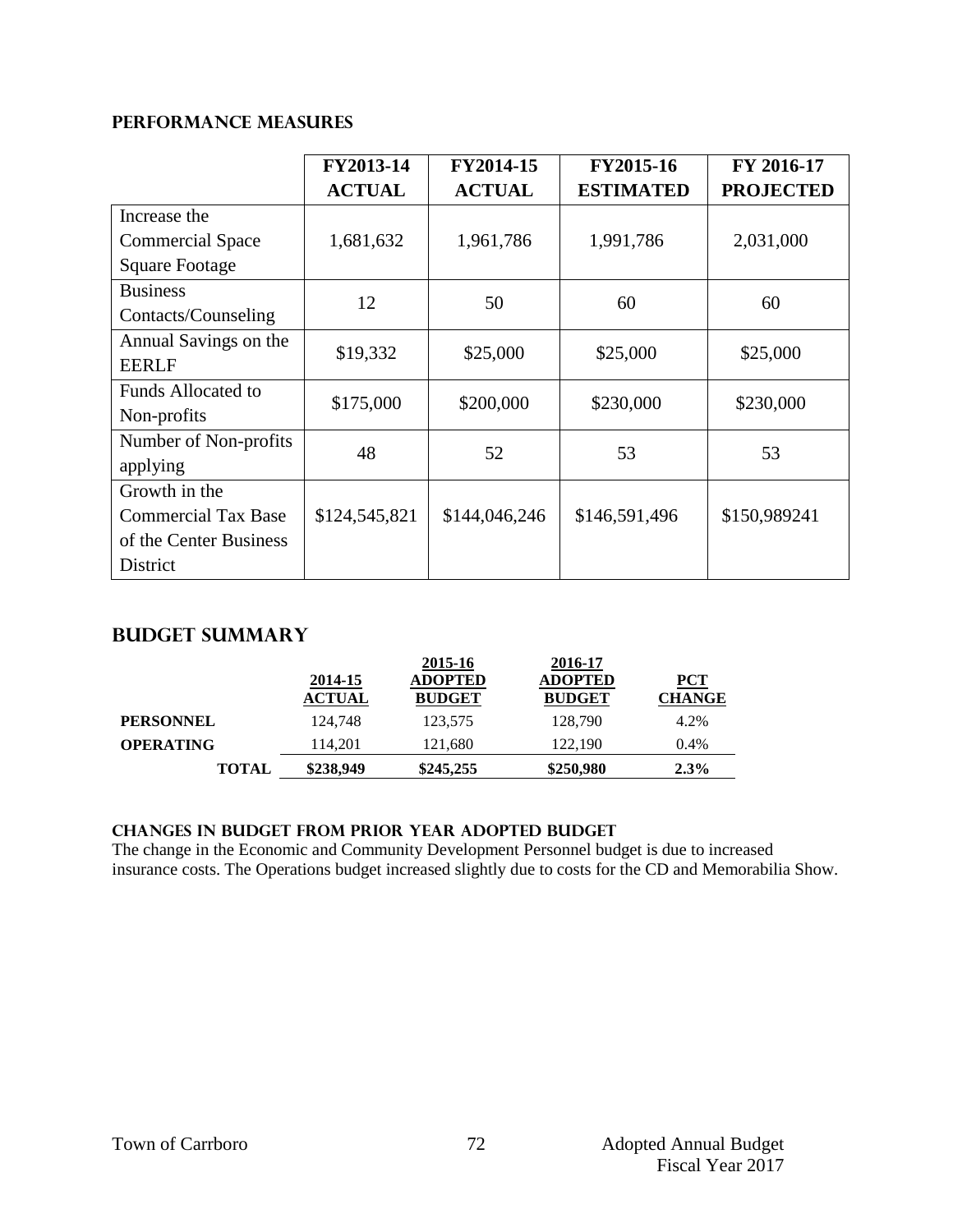# **TOWN CLERK**



## **PURPOSE**

Prepares Board of Aldermen meeting agendas and minutes and make them available to citizens and town staff; maintain official town documents; prepare and make available updates to the Town Code and provide support for the Mayor and Board of Aldermen.

## **Goals**

- Serve the Board and the public by facilitating the production of meeting agendas and minutes in a clear, timely fashion.
- Provide complete, accurate, and error free minutes to the Board of Aldermen so they can be approved without amendments.
- Maintain and organize official town documents, including the Town Code and all Town Contracts, for the use of the Board, staff, and the public.
- Provide multiple public access points for all minutes and agendas.
- Increase the use of available technology in storage and retreiveal of all town documents.

## **Services provided & activities**

 Prepares minutes and agendas of Board of Aldermen meetings and makes these documents available electronically through the Town's website and stores the documents permanently.

73

- Posts video and audio of all Board of Aldermen meetings to the website.
- Maintains updated Town Code and posts on the town website.
- Maintains an accurate record of all ordinances approved by the Board of Aldermen.
- Prepares and distributes the monthly Calendar of Meetings.
- Prepares the Calendar of Agenda Items for review by the Town Manager.
- Maintains a roster of advisory boards and commissions and facilitates the application and appointment process.
- Plans the annual advisory board recognition dinner.
- Researches town records upon request.
- Indexes and stores all Town Contracts and/or agreements.
- Intergovernmental Affairs Liaison with State and Federal Delegates

Fiscal Year 2017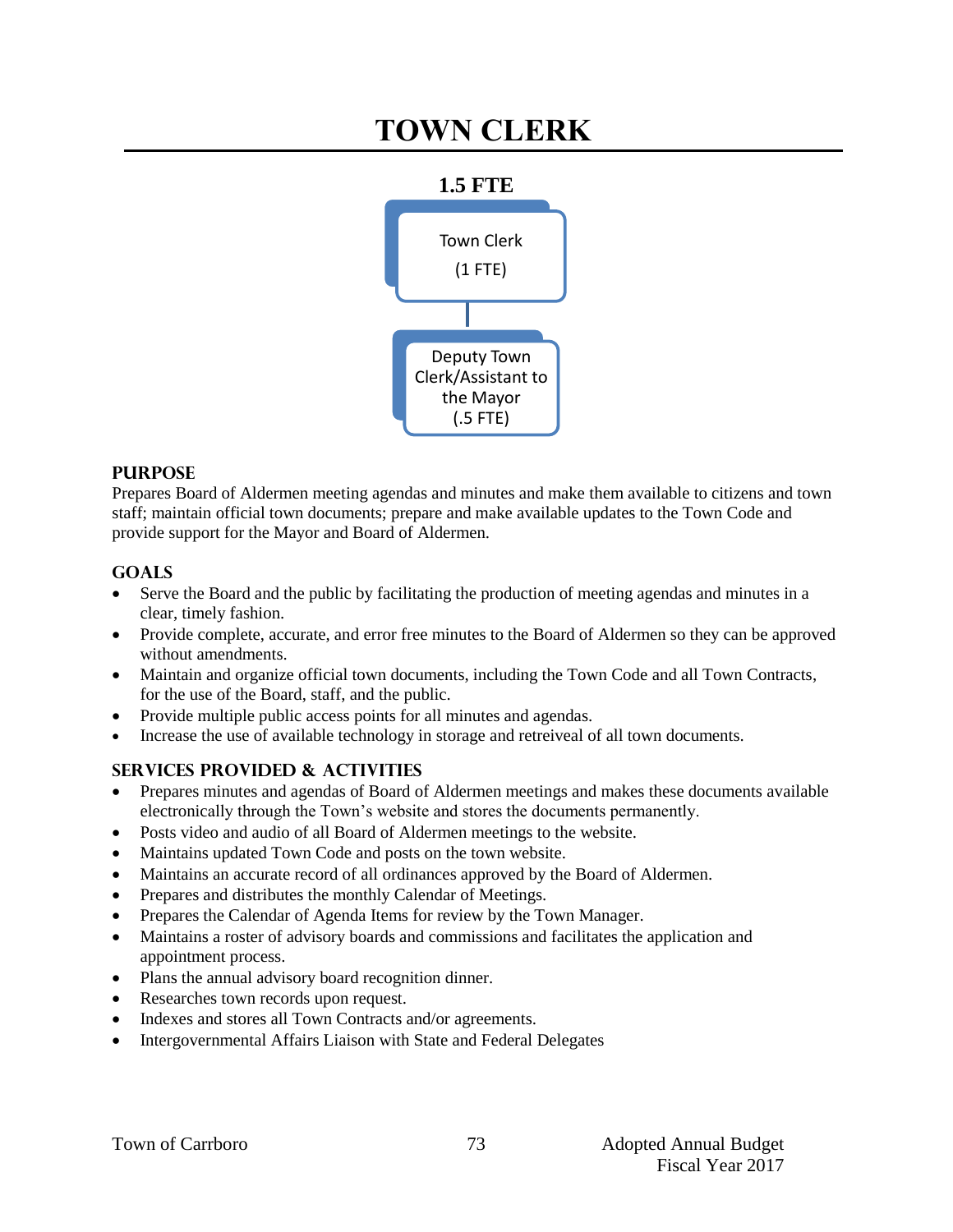## **Previous year accomplishments**

- Obtained North Carolina Certified Municipal Clerk Designation
- Began the process for International Institute of Municipal Clerks Master Municipal Clerks Designation
- Filed 100% of executed Town Contracts
- Posted 100% of the updates to the Town Code on the Town's website within one week of adoption.
- Attended 42 Board of Aldermen meetings.
- Prepared agendas and minutes for 42 Board of Aldermen meetings.

## **Upcoming Fiscal year objectives**

- To increase the number of electronically indexed contracts.
- Continue to seek Master Municipal Clerk Designation from the International Institute of Municipal Clerks.
- To continue scanning back-up files for pre-1982 Board of Aldermen's meetings and make them searchable on the town's website.
- $\bullet$  To increase the number of scanned contracts from 50% to 65%.
- To continue using Granicus agenda, meeting, and minute management software.

#### **BOARD PRIORITIES**

Enhance and sustain quality of life/place issues for everyone.

#### **OBJECTIVES**

- 1. Index and store all Town contracts and/or agreements.
- 2. Prepare minutes and make available on the website.
- 3. Increase the number of scanned contracts.
- 4. Increase the number of electronically indexed contracts.
- 5. Continue Granicus agenda, meeting, and minute management software.

#### **PERFORMANCE MEASURES**

|                                                                       | FY2013-14<br><b>ACTUAL</b> | FY2014-15<br><b>ACTUAL</b> | FY2015-16<br><b>ACTUAL</b> | FY2016-17<br><b>PROJECTED</b> |
|-----------------------------------------------------------------------|----------------------------|----------------------------|----------------------------|-------------------------------|
| # of Town Contracts on<br>file with the Town Clerk                    | 1,870                      | 1,925                      | 2,025                      | 2,125                         |
| # of Board of Aldermen<br>Minutes Prepared by<br><b>Town Clerk</b>    | 35                         | 42                         | 42                         | 42                            |
| # Employee Hours Spent<br><b>Electronically Indexing</b><br>Contracts | 120                        | 120                        | 120                        | 120                           |
| # of Town Contracts<br><b>Electronically Indexed</b>                  | 1,800                      | 1,855                      | 1890                       | 1920                          |
| <b>Employee Hours Per Set</b><br>of Aldermen Minutes<br>Prepared      | 2.5                        | 2.0                        | 2.0                        | 2.0                           |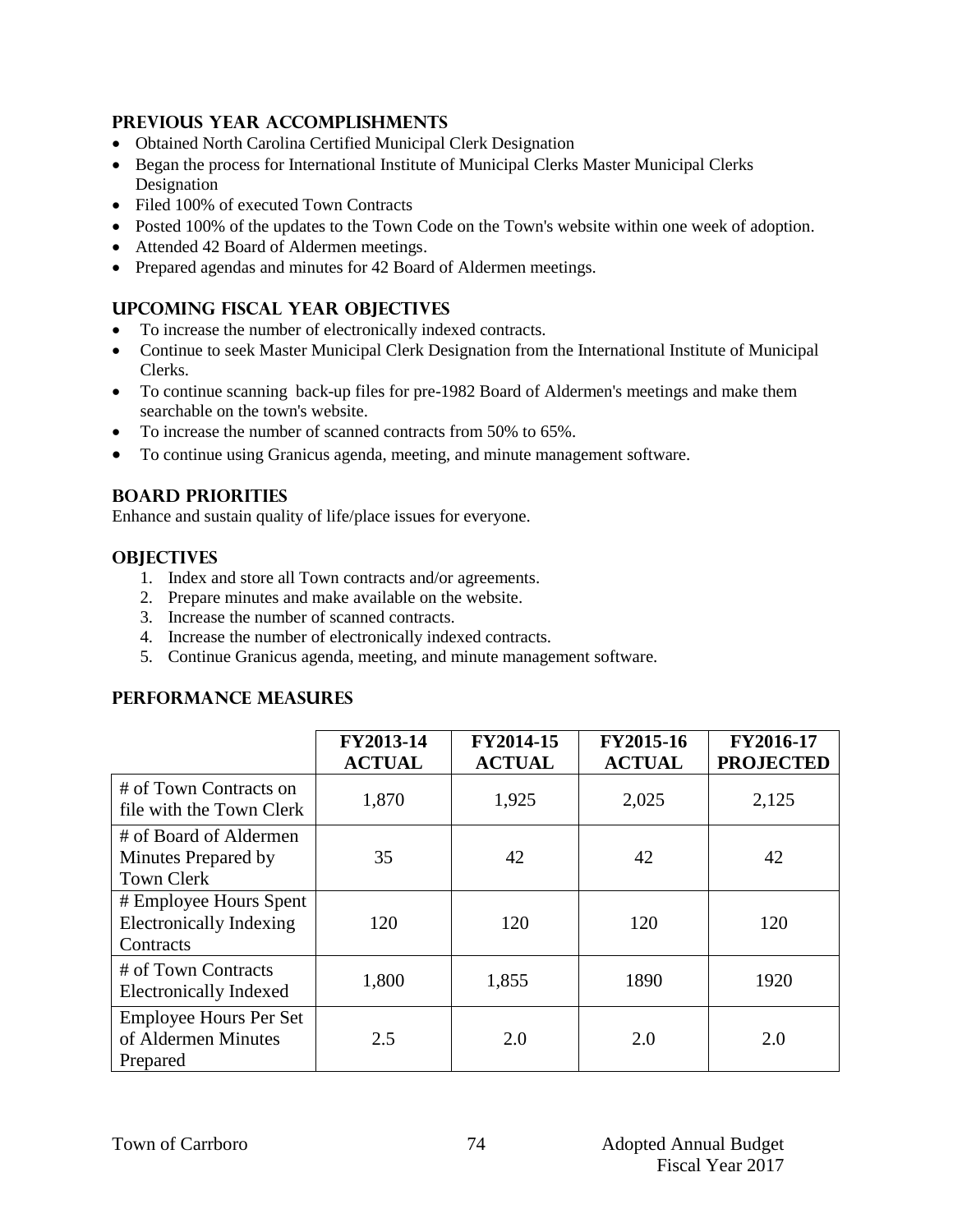## **Budget summary**

|                  |       | 2014-15<br><b>ACTUAL</b> | 2015-16<br><b>ADOPTED</b><br><b>BUDGET</b> | 2016-17<br><b>ADOPTED</b><br><b>BUDGET</b> | <b>PCT</b><br><b>CHANGE</b> |
|------------------|-------|--------------------------|--------------------------------------------|--------------------------------------------|-----------------------------|
| <b>PERSONNEL</b> |       | 110,159                  | 110,616                                    | 114,072                                    | 3.1%                        |
| <b>OPERATING</b> |       | 16.262                   | 19.400                                     | 19.400                                     | $0.0\%$                     |
|                  | TOTAL | \$126,421                | \$130,016                                  | \$133,472                                  | $2.7\%$                     |

## **Changes in budget from prior year adopted budget**

Personnel change is due to increase cost of insurance.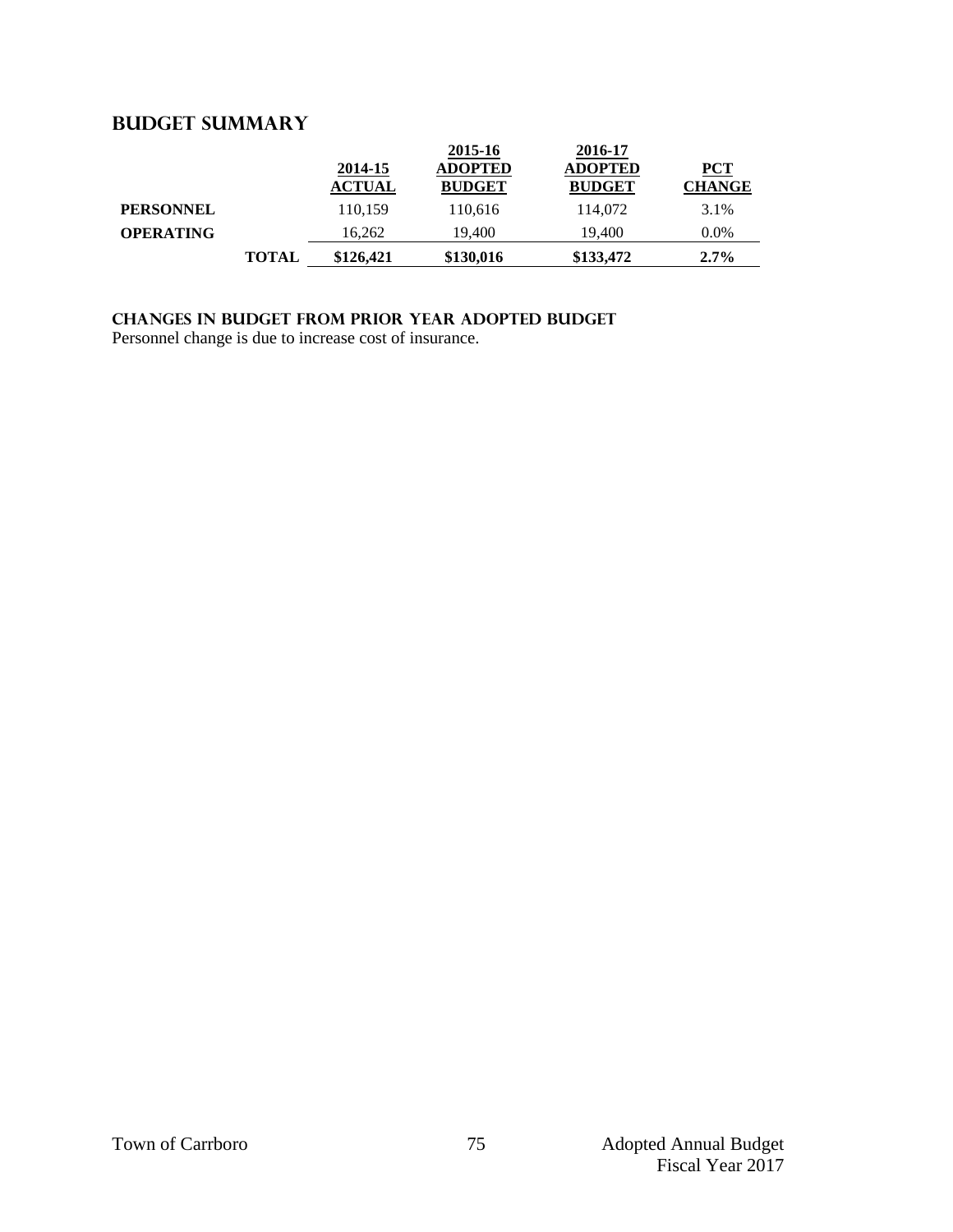# **FINANCE**

## **6.0 FTE**



#### **PURPOSE**

To provide financial management support for the delivery of town-wide services through the administration of financial, budget, payroll, accounts payables, billing and collections, and project development through best business practices.

## **SERVICES PROVIDED & ACTIVITIES**

- Coordinate the annual independent audit and CAFR.
- Coordinate development of operating and capital budgets.
- Provide financial reporting as required by state and federal law.
- Process payroll and accounts payables.
- General Billing for various Town delivered services (ie. Dumpster, Retiree Health Insurance, etc.).
- Manage cash and investments to ensure sufficient cash is available to pay current obligations and that idle cash is invested in accordance with state law.
- Issue purchase orders for goods and services, solicit bids, manage procurement card program, and manage service contracts.
- Manage risk and insurance program, including claims management, general liability, police, and public officials, and auto/property liability.

## **GOALS**

- To strengthen financial accountability throughout the organization.
- To process and record all transactions accurately and timely.
- To make financial information available to decision makers on a regular and timely basis.
- To evaluate and implement strategies to utilize technology for increased operating efficiency, effectiveness, and cost savings.

|  |  | <b>Town of Carrboro</b> |
|--|--|-------------------------|
|--|--|-------------------------|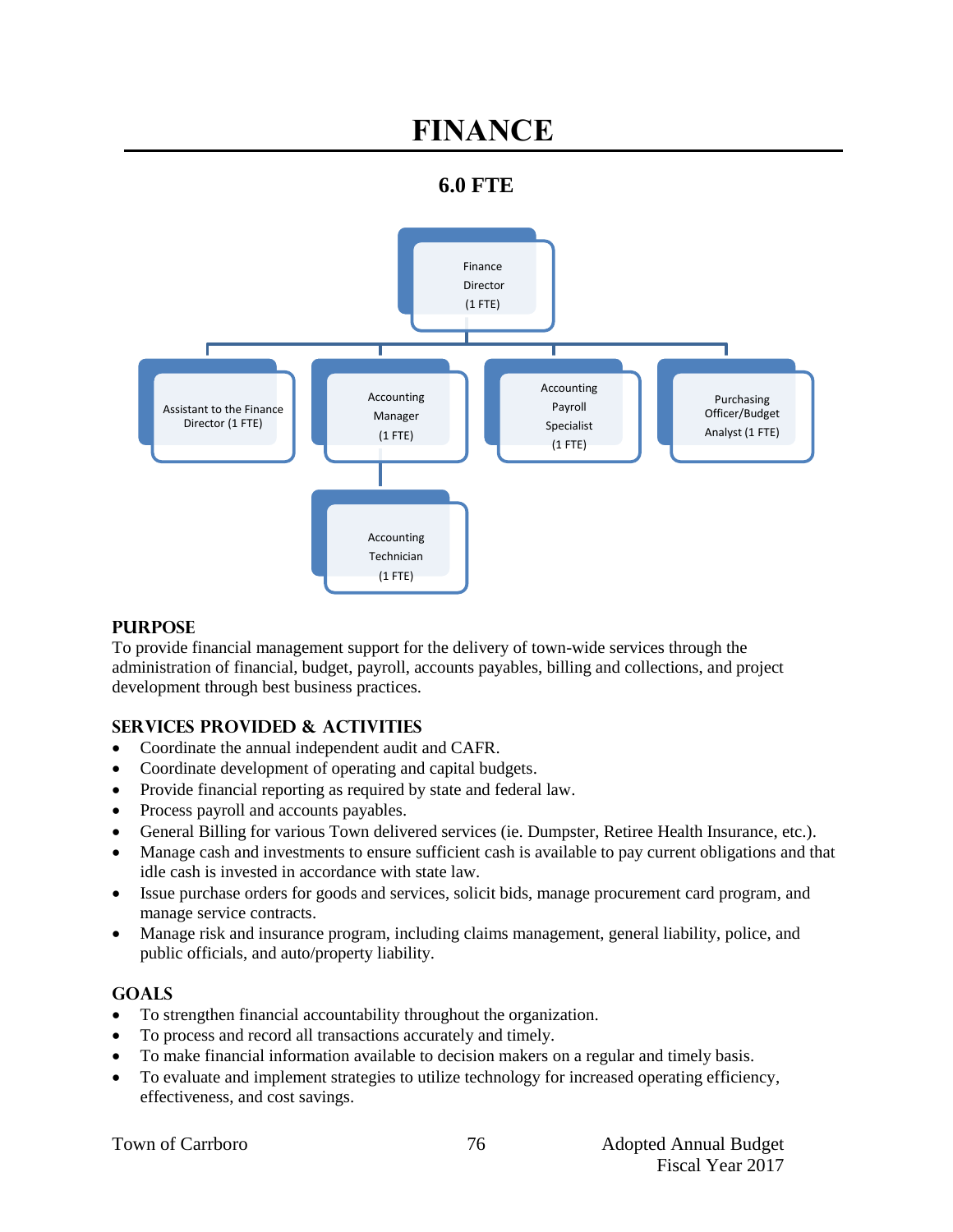## **PREVIOUS YEAR ACCOMPLISHMENTS**

- Completed successful audit for year ending June 30, 2015 with no audit findings.
- Revised travel and cell phone policies.
- Received Distinguished Budget Presentation Award from the Government Finance Officers Association.
- Received Certificate of Achievement for Excellence in Financial Reporting from the Government Finance Officers Association.
- Implemented on-line processing of accounts payable.
- Provided Department Heads access to review employee's leave accruals online.

## **UPCOMING FISCAL YEAR ACTIVITIES**

- Continue to increase knowledge among departments on the use of MUNIS financial system.
- Identify and develop on-line time and attendance system for payroll processing.
- Secure favorable financing for vehicles and equipment replacement.
- Continue to identify strategies for streamlining administrative processes.
- Review and update policies and procedures.
- Coordinate annual audit and prepare CAFR.
- File all required financial reports with state and/or federal agencies.
- Increase use of EFTs with vendors.

## **BOARD PRIORITIES**

The Finance Department supports all departments in their effort to meet board priorities & objectives.

#### **OBJECTIVES**

- 1. Process and record all transactions accurately and in a timely manner.
- 2. Utilize technology to ensure best business practices are effective and efficient.
- 3. Insure Town's internal control system safeguards the Town's assets.
- 4. Ensure all grant and project ordinances are approved by the Board of Aldermen.
- 5. Ensure all transactions are completed and posted by the  $5<sup>th</sup>$  working day of each month.
- 6. Monitor the Town's revenues and expenditures for compliance with the annual budget ordinance.
- 7. Complete development of annual operating and multi-year budgets by June 30.
- 8. Complete annual independent audit and prepare Comprehensive Annual Financial Report.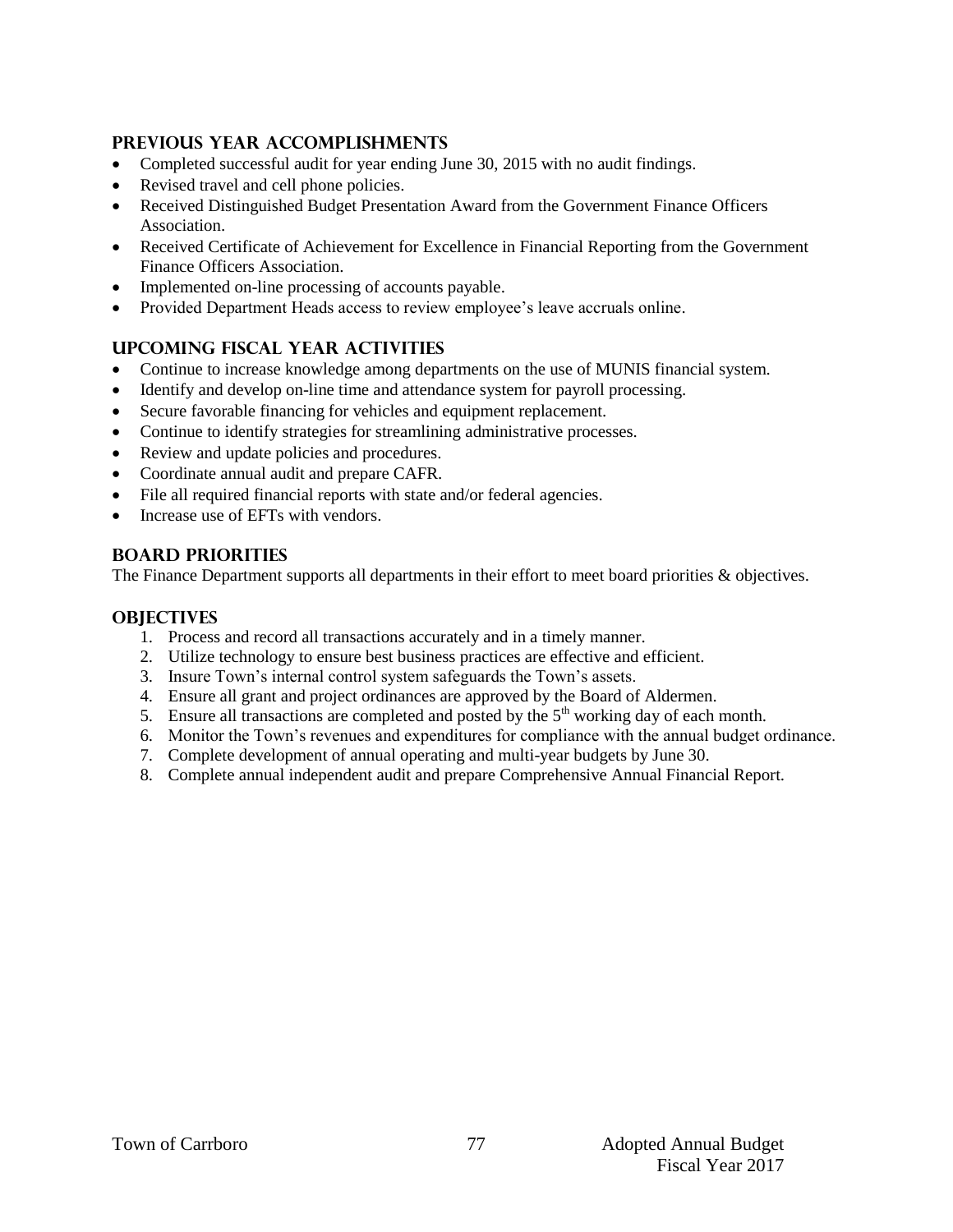## **PERFORMANCE MEASURES**

| Process Bi-Weekly Payroll<br>26<br>26<br>for Town Employees<br>26<br>26<br>Number of Invoices<br>6049<br><b>Processed Annually</b><br>6933<br>6,933<br>5487<br>Number of Purchase<br><b>Orders Issued Annually</b><br>476<br>500<br>500<br>525<br><b>Close Each Accounting</b><br>Period by the $5th$ of each<br>12<br>12<br>12<br>12<br>Month<br>Produce and Distribute<br>100%<br><b>Monthly Financial</b><br>100%<br>100%<br>100% |                               | FY2013-14<br><b>ACTUAL</b> | FY2014-15<br><b>ACTUAL</b> | FY2015-16<br><b>ESTIMATED</b> | FY2016-17<br><b>PROJECTED</b> |
|--------------------------------------------------------------------------------------------------------------------------------------------------------------------------------------------------------------------------------------------------------------------------------------------------------------------------------------------------------------------------------------------------------------------------------------|-------------------------------|----------------------------|----------------------------|-------------------------------|-------------------------------|
|                                                                                                                                                                                                                                                                                                                                                                                                                                      |                               |                            |                            |                               |                               |
|                                                                                                                                                                                                                                                                                                                                                                                                                                      |                               |                            |                            |                               |                               |
|                                                                                                                                                                                                                                                                                                                                                                                                                                      |                               |                            |                            |                               |                               |
|                                                                                                                                                                                                                                                                                                                                                                                                                                      |                               |                            |                            |                               |                               |
|                                                                                                                                                                                                                                                                                                                                                                                                                                      |                               |                            |                            |                               |                               |
|                                                                                                                                                                                                                                                                                                                                                                                                                                      |                               |                            |                            |                               |                               |
|                                                                                                                                                                                                                                                                                                                                                                                                                                      |                               |                            |                            |                               |                               |
|                                                                                                                                                                                                                                                                                                                                                                                                                                      |                               |                            |                            |                               |                               |
|                                                                                                                                                                                                                                                                                                                                                                                                                                      |                               |                            |                            |                               |                               |
|                                                                                                                                                                                                                                                                                                                                                                                                                                      |                               |                            |                            |                               |                               |
|                                                                                                                                                                                                                                                                                                                                                                                                                                      |                               |                            |                            |                               |                               |
|                                                                                                                                                                                                                                                                                                                                                                                                                                      | Statement by the $10^{th}$ of |                            |                            |                               |                               |
| each Month                                                                                                                                                                                                                                                                                                                                                                                                                           |                               |                            |                            |                               |                               |
| Receive less than 2 audit                                                                                                                                                                                                                                                                                                                                                                                                            |                               |                            |                            |                               |                               |
| $\overline{0}$<br>$\overline{0}$<br>findings & response<br>$\overline{0}$<br>$\overline{0}$                                                                                                                                                                                                                                                                                                                                          |                               |                            |                            |                               |                               |
| comments by Independent                                                                                                                                                                                                                                                                                                                                                                                                              |                               |                            |                            |                               |                               |
| <b>Auditors Each Year</b>                                                                                                                                                                                                                                                                                                                                                                                                            |                               |                            |                            |                               |                               |
| Expenditures at year-end                                                                                                                                                                                                                                                                                                                                                                                                             |                               |                            |                            |                               |                               |
| are within $+/-5\%$ of the<br>$(6.4\%)$<br>$(5.0\%)$<br>$(4.1\%)$<br>$(5.0\%)$                                                                                                                                                                                                                                                                                                                                                       |                               |                            |                            |                               |                               |
| Original Budget                                                                                                                                                                                                                                                                                                                                                                                                                      |                               |                            |                            |                               |                               |
| Actual Revenues at year-<br>end are within $+/-5\%$ of<br>6.4%<br>5.0%<br>4.1%<br>5.0%                                                                                                                                                                                                                                                                                                                                               |                               |                            |                            |                               |                               |
| <b>Original Budget</b>                                                                                                                                                                                                                                                                                                                                                                                                               |                               |                            |                            |                               |                               |

### **Budget summary**

|                  | 2014-145<br><b>ACTUAL</b> | FY 2015-16<br><b>ADOPTED</b><br><b>BUDGET</b> | 2016-17<br><b>ADOPTED</b><br><b>BUDGET</b> | $PCT$<br><b>CHANGE</b> |
|------------------|---------------------------|-----------------------------------------------|--------------------------------------------|------------------------|
| <b>PERSONNEL</b> | 528,753                   | 545,318                                       | 500,124                                    | $-8.3\%$               |
| <b>OPERATING</b> | 488,482                   | 535,179                                       | 562,672                                    | 5.1%                   |
| <b>TOTAL</b>     | \$1,017,235               | \$1,080,497                                   | \$1,062,796                                | $-1.6%$                |

## **changes in budget from prior year adopted budgeT**

The change in Personnel is due to the transfer of one position to Human Resources. The increase in Operating is due to the addition of the vehicle tax and tags fees.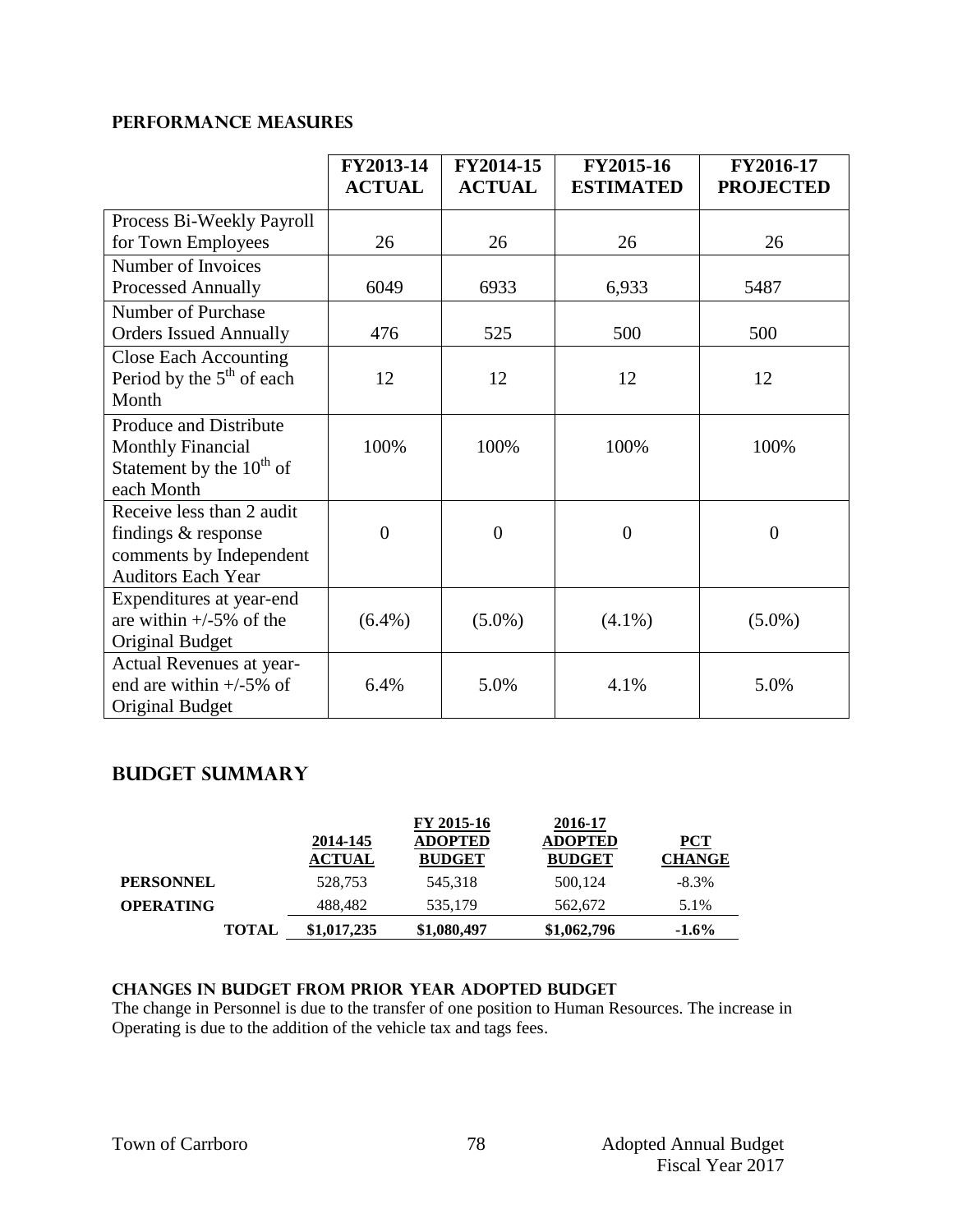# **HUMAN RESOURCES**



#### **PURPOSE**

Partner with the management team to recruit, hire, develop, and retain a highly qualified diverse staff dedicated to delivering exemplary customer service and to creating an atmosphere of positive employee relations that focuses on the health and well-being of all employees.

#### **GOALS**

- Work with Manager and Management Team to maintain a fair, respectful, and effective work environment through Organizational Development work and initiatives, training, and communication.
- Research, review, and recommend competitive and cost-effective benefits.
- Research and review pay and position classification policies and programs that support the Board's goals for competitive, living wages that also provide employees with an affordable housing wage.
- Continue Wellness Education for employees in keeping with the Board's goal of enhancing quality of life for everyone.
- Provide a fair and equitable process for attracting applicants and retaining employees who have the education and experience commensurate with position requirements.

#### **SERVICES PROVIDED & ACTIVITIES**

- Provides comprehensive Safety Program through Town-wide Safety Committee, training sessions, audits, accident investigations, etc.
- Responsible for Worker's Compensation administration and OSHA compliance and reporting
- Advertises vacant positions, receives and screens employment applications, assists departments with interview process, background checks, and verifies employment eligibility (E-Verify)
- Conducts new employee orientations, including benefits enrollment sessions and surveys
- Administers town provided and voluntary benefits, including counseling all employees on benefits plan(s) and options
- Coordinates administration of DOT substance abuse testing
- Coordinates administration of workers compensation benefits
- Coordinates administration of family medical leave (FMLA) benefits
- Coordinates employee assistance program (EAP) services
- Coordinates COBRA administration services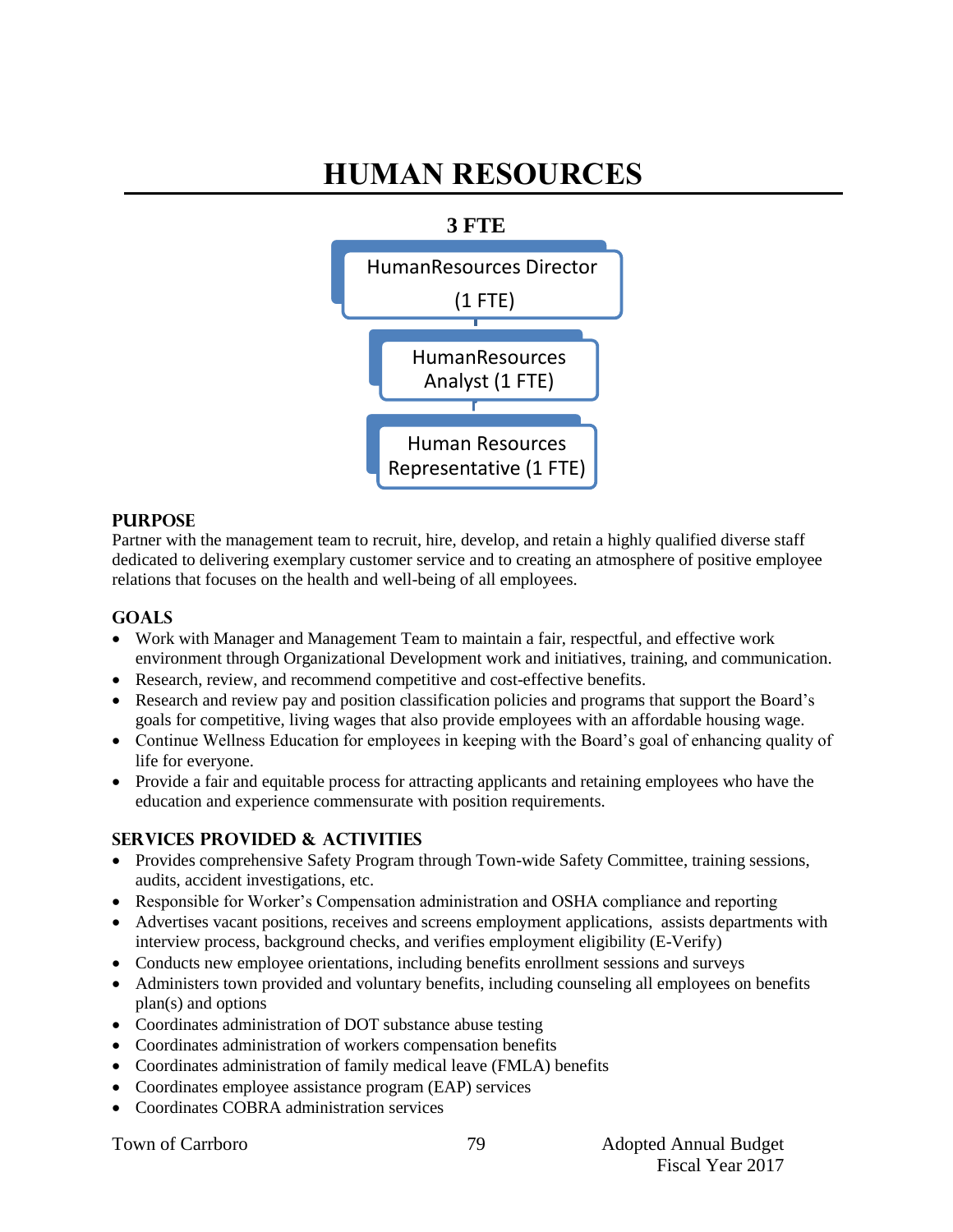- Counsels supervisors and employees on performance issues
- Conducts and responds to salary surveys
- Provides staff development training to management and employees
- Assists departments with personnel and employee relations issues
- Administers and monitors the performance evaluation process
- Monitors third party vendor/consultant services to insure compliance with contractual performance standards, terms and conditions
- Keeps supervisors and department heads abreast of legislative changes and guidelines that affect personnel administration
- Maintains confidential personnel files in accordance with the General Statutes and completes reports according to state and federal regulations

## **PREVIOUS YEAR ACCOMPLISHMENTS**

- Health Insurance Loss Ratio is 67.7% - lowest it has been in 4 years.
- Comprehensive Wellness Screenings for Town Employees through ECU
- Employee Spring Picnic and Wellness (Physical Activities) Event
- Conducted search for new Public Works Director hired September 2015
- Assisted in search for new Fire Chief hired September 2015
- Provided EEOC Training Workshops for Management Team and all Supervisors
- Revised entire Employee File System: new folder types (pocket) and shelf cabinet style
- Flu Shot Clinic for Employees (>60 participants)
- Conducted Information Sessions for all Town Employees: "How Insurance Works"
- Conducted new employee orientation sessions and benefits enrollment seminars
- Sponsored special session on Planning for Retirement
- Kick-Off of Go Pass, Public Transit Event
- Employee Holiday Party that also included small Wellness Component (physical activity)
- Recognized and Rewarded Employee Service Milestones
- Develop Comprehensive Safety Program, Team, and Quarterly, Department Audit Plan
- Conducted Coaching and Counseling Sessions for Department Directors
- Partnered with peers from surrounding cities/counties; attend monthly Area HR Meetings (host in turn)
- Assisted Manager with Organizational Development projects
- Conducted another segment of Supervision Training Program for Police Department
- Coordinated the 2016 Town of Carrboro Combined Giving Campaign
- Combine Better Together with Wellness Initiative, creating a Better Wellness Together Team
- Provided Classes for Employee in various Computer Software

## **UPCOMING FISCAL YEAR OBJECTIVES**

- Create 'Safety Culture' every employee responsible for safety, every day
- Continue providing education for all employees in Diversity/Racial Sensitivity/Multiculturalism
- Partner with the Town's benefits broker and insurance providers to seek ways to reduce townprovided and voluntary benefits costs while maintaining a comprehensive and competitive benefits package
- Continue with the 5-year Wellness Education Program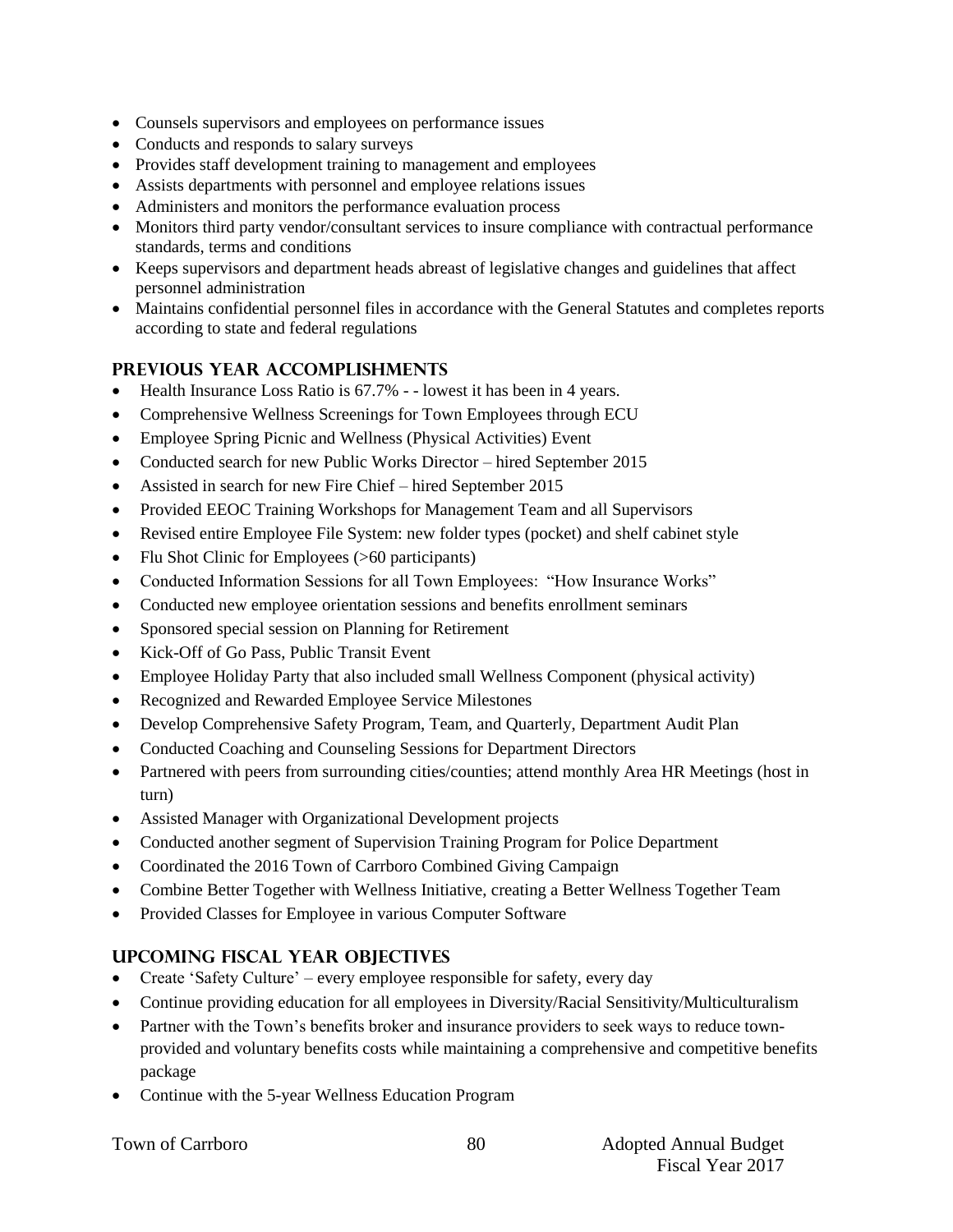- Provide Training and Development for Department Directors and Supervisors that will enhance their leadership, operations management, and employee development skills.
- Wellness Sessions for Retirees
- **•** Benefit Education Seminars for Employees and Retirees

#### **BOARD PRIORITIES**

Enhance quality of life/place issues for everyone.

#### **OBJECTIVES**

1. Provide wellness education opportunities.

## **PERFORMANCE MEASURES**

|                                                                     | FY2013-14<br><b>ACTUAL</b> | FY2014-15<br><b>ACTUAL</b> | FY2015-16<br><b>PROJECTED</b> | FY 2016-17<br><b>PROJECTED</b> |
|---------------------------------------------------------------------|----------------------------|----------------------------|-------------------------------|--------------------------------|
| <b>Positions Filled</b>                                             | $\ast$                     | 8 F/T                      | 32<br>FT&PT as<br>of 2/19/16  | <b>TBD</b>                     |
| <b>Employee Appreciation</b><br><b>Events and Rewards</b>           | $\overline{2}$             | $\overline{4}$             | $\overline{4}$                | 4                              |
| Trainings, Orientations<br>and other Information<br><b>Sessions</b> | 25                         | 28                         | 34                            | 55                             |
| Wellness Events *                                                   | $\ast$                     | 3                          | 12                            | 16                             |
| Individual Wellness Sessions,<br>Referrals, Interventions *         | $\ast$                     | 24                         | 12                            | 155                            |
| Safety Trainings, Events, and<br>Internal Safety Audits *           | $\ast$                     | 5                          | 16                            | 60                             |
| New Policies/Procedures/<br>Programs Revised or<br>Developed *      | $\ast$                     | $\ast$                     | 4                             | $\overline{c}$                 |
| HR Staff - Trainings *                                              | $\ast$                     | *                          | 4                             | 6                              |

\* These new Performance Measures created FY 2015-16.